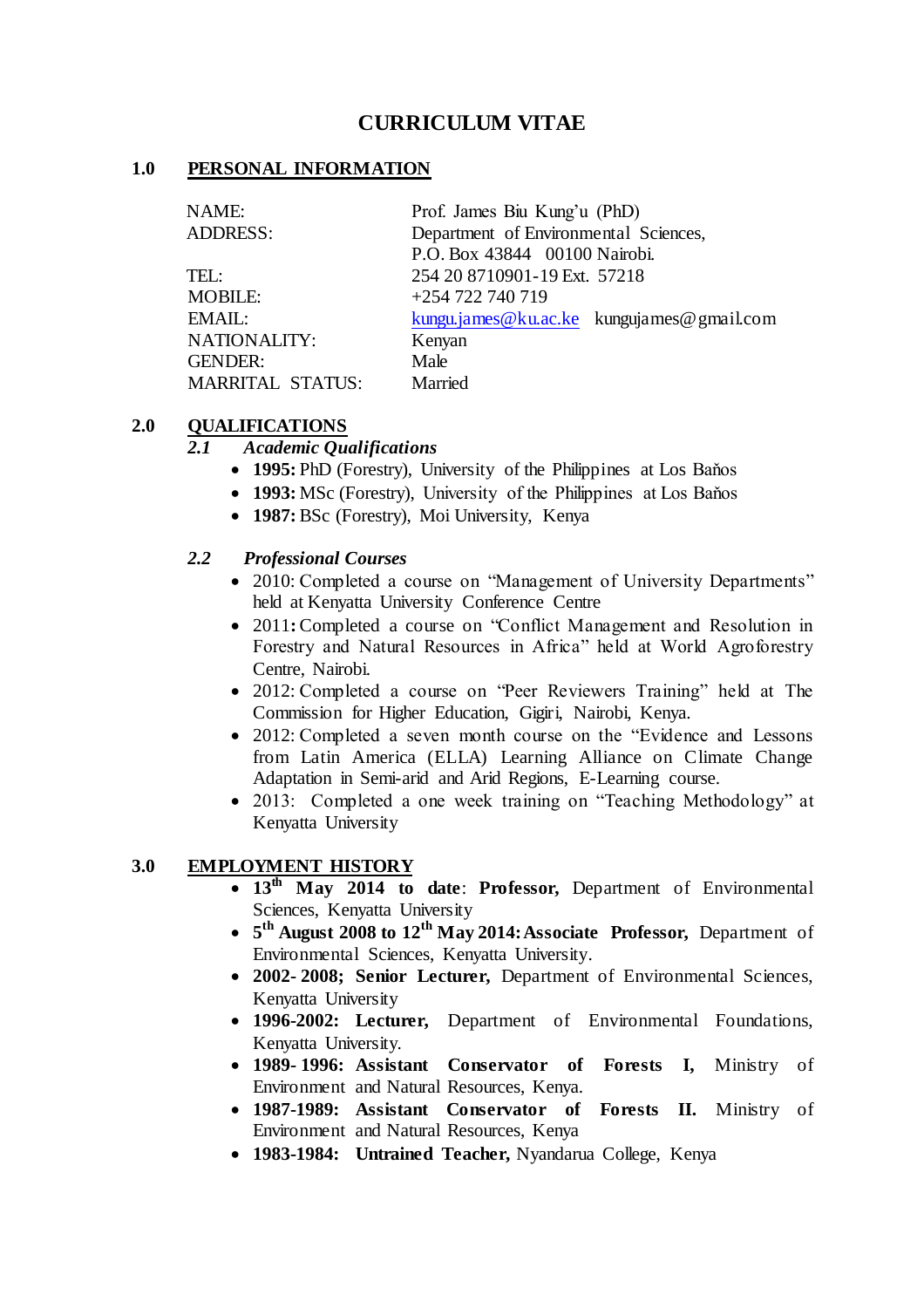## **4.0 ADMINISTRATIVE RESPONSIBILITY**

## *4.1 At Kenyatta University*

- October 2020 to present: Director, Mama Ngina University College
- **February 2020-October 2020:** Director, Global Tourism Resilience and Crisis Management Centre, Kenyatta University**.**
- **2 August 2011 to 30th October 2018**: Dean, School of Environmental Studies, Kenyatta University.
- 13<sup>th</sup> **April 2010 to 2012**: Chairman, Senate Ad-hoc Committee on Academic Audit of Programmes.
- **2008 to 2012:** Chairman, Kenyatta University ICT Board
- **5 th August 2008 to 2nd August 2011**: Chairman, Department of Environmental Sciences.
- **2007 to 2013:** Chairman, Kenyatta University Alumni Board
- 2006-2010: Vice Chairman, Committee for Coming up with a new Kenyatta University Library.
- **2000- 2008** Examination Coordinator, School of Environmental Studies, Kenyatta University.
- **1997- 2000:** Examination Coordinator, Department of Environmental Science.

## **4.2 At other Institutions**.

- **2019 to date**: Interim Executive Secretary, Africa Network for Agriculture, Agroforestry and Natural Resources Education (ANAFE)
- **2015 to date**: Secretary, Gideon International, Kiambu Camp.
- **2014-to Date**: Board Member, Human Resource Committee of Pan African Christian University Governing Council.
- **2010 to 2012**: Camp President, Gideon International, Kiambu Camp
- **2008 to 2015:** Board Member, Kiambu High School
- **2009 to 2015:** Chairman, Men Fellowship, Christ is the Answer Ministry (CITAM) Thika Road
- 2010 to 2018: Chairman, African Network for Agriculture, Agroforestry and Natural Resources Education East and Central Africa Region (ECARAFT-ANAFE
- **2000 to 2004:** Chairman, Kenya Students Christian Fellowship, Kiambu Camp
- **1993-1995**: President, International Students Association, University of the Philippines, Los Banos
- **1986 to 1987,** Vice Chairman, Moi University Students' Association
- **1986 to 1987:** Secretary, Moi University Christian Union.
- **1984 to 1987:** Treasurer, Moi University Christian Union

### **5.0 EXTERNAL EXAMINATION**

- 2018: External Examiner, Department of Environmental Sciences, University of Medical Sciences, Khartoum, Sudan.
- 2016-Present: External Examiner, School of Tourism and Natural Resources, Maasai Mara University, Narok.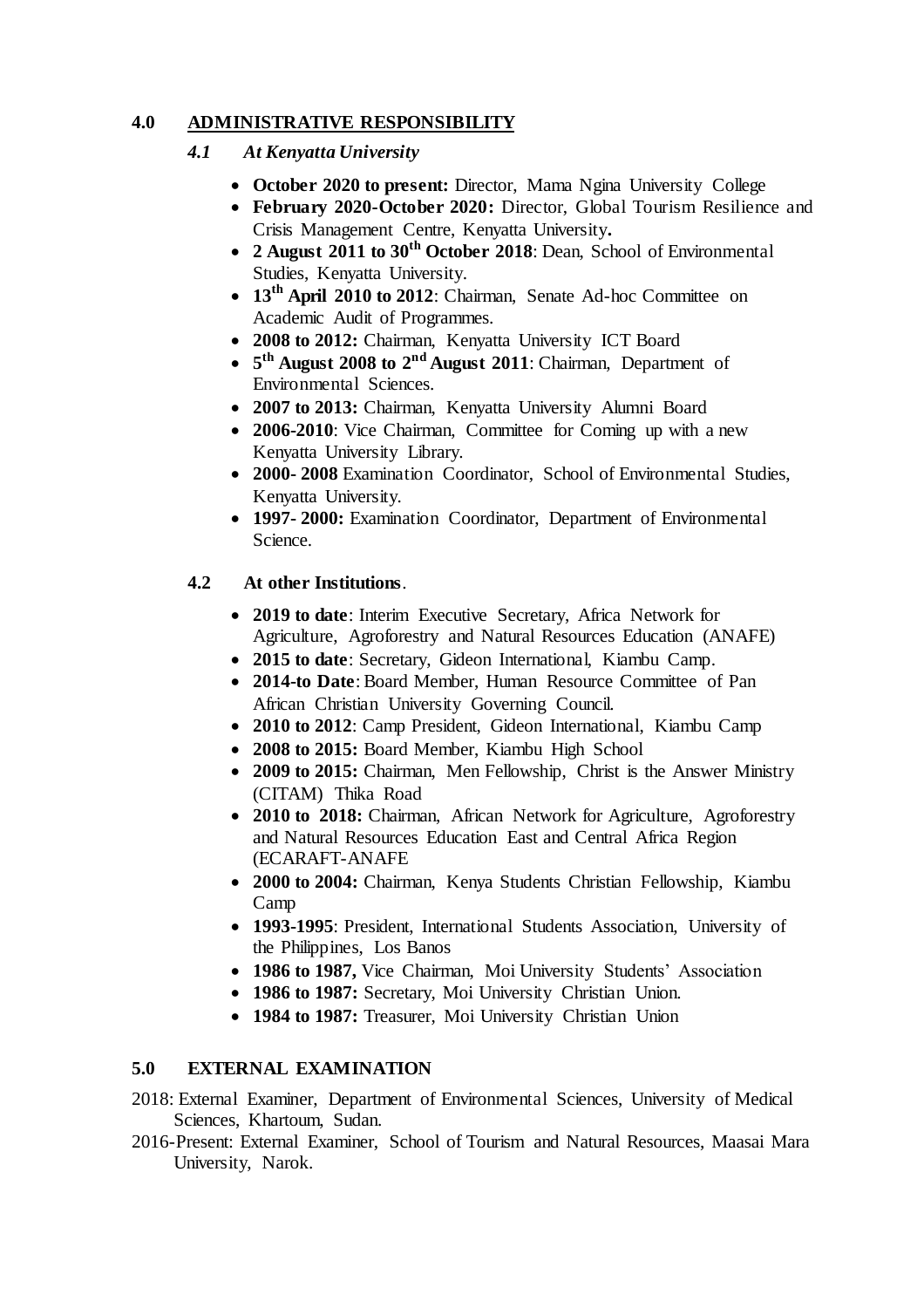- 2012: External Examiner, Department of Forestry and Wood Technology, ChepKoilel University College of Moi University, Eldoret
- 2012-2016: External Examiner, School of Environmental and Natural Resources, South Eastern University College of University of Nairobi.
- 2008- 2012: External Examiner, Graduate School, Jomo Kenyatta University of Agriculture, Science and Technology (Examines PhD Dissertations and Master's Thesis)
- 2010: External examiner, Copper Belt University Zambia. Examined programs in the Faculty of Forestry and Nature conservation.
- 2009: External Examiner, Bunda College of Agriculture, University of Malawi. Examined a Msc. Thesis.
- 2008: External Examiner, Ph.D degrees, Faculty of Science, Jomo Kenyatta University of Agriculture, Science and Technology.
- 2006. External Examiner, Master of Philosophy, Faculty of Forestry and Wildlife management, Moi University, Eldoret.

#### **6.0 CONSULTANCIES, CONFERENCES/SEMINARS/WORKSHOPS**

#### **6.1. Consultancies**

- 2019-2021 Consultant for FAO, Global Forest Education Project-Africa Region.
- 2017 Consultant for African Network for Agriculture, Agroforestry and Natural Resources Education (ANAFE) to Collate, Systematize and Meta-analysis of available literature and information on Conservation agriculture.
- 2014 Team leader in carrying out Environmental and Social Impact Assessment for Mwakirunge Dumpsite, Mombasa County, Kenya. Consultancy carried out on behalf of Action-aid, Kenya.
- 2013 Consultant for FAO for preparation of the implementation plans for the climate change guidelines for forest managers in Kenya.
- 2012 Consultant for African Network for Agriculture, Agroforestry and Natural Resources Education (ANAFE) to identify similarities and differences in capacity for REDD+ implementation as contained in the survey reports from the three countries (Kenya, Tanzania and Ghana) and prepare a synthesis report on the same.
- 2011 Consultant for World Agroforestry Centre (ICRAF) to Map out areas where Payment for Environmental Services can add value to existing intervention for ecosystem management of Nyando River Basin.
- 2011 Consultant for World Wide Fund for Nature (WWF) to Review all previous project assessments for Kwale Landscape Forest Restoration Project in order to identify and consolidate lessons learned that could inform the development of a robust five years project.
- 2010 Member of Selection Committee for selection of Institutions in East, Central and Southern Africa to serve as the Focal Institution for The African Network for Agriculture and Natural Resources Education (ANAFE)  $14<sup>th</sup>$  to  $25<sup>th</sup>$  February 2010, ANAFE.
- 2009. Consultant for World Agroforestry Centre to Develop a project proposal entitled "Potential of Accele-Grow Technologies in Improving Indigenous Trees Cultivation to Address Challenges of Climate Change and Food Security in Africa".

#### **6.2 ResearchProjects**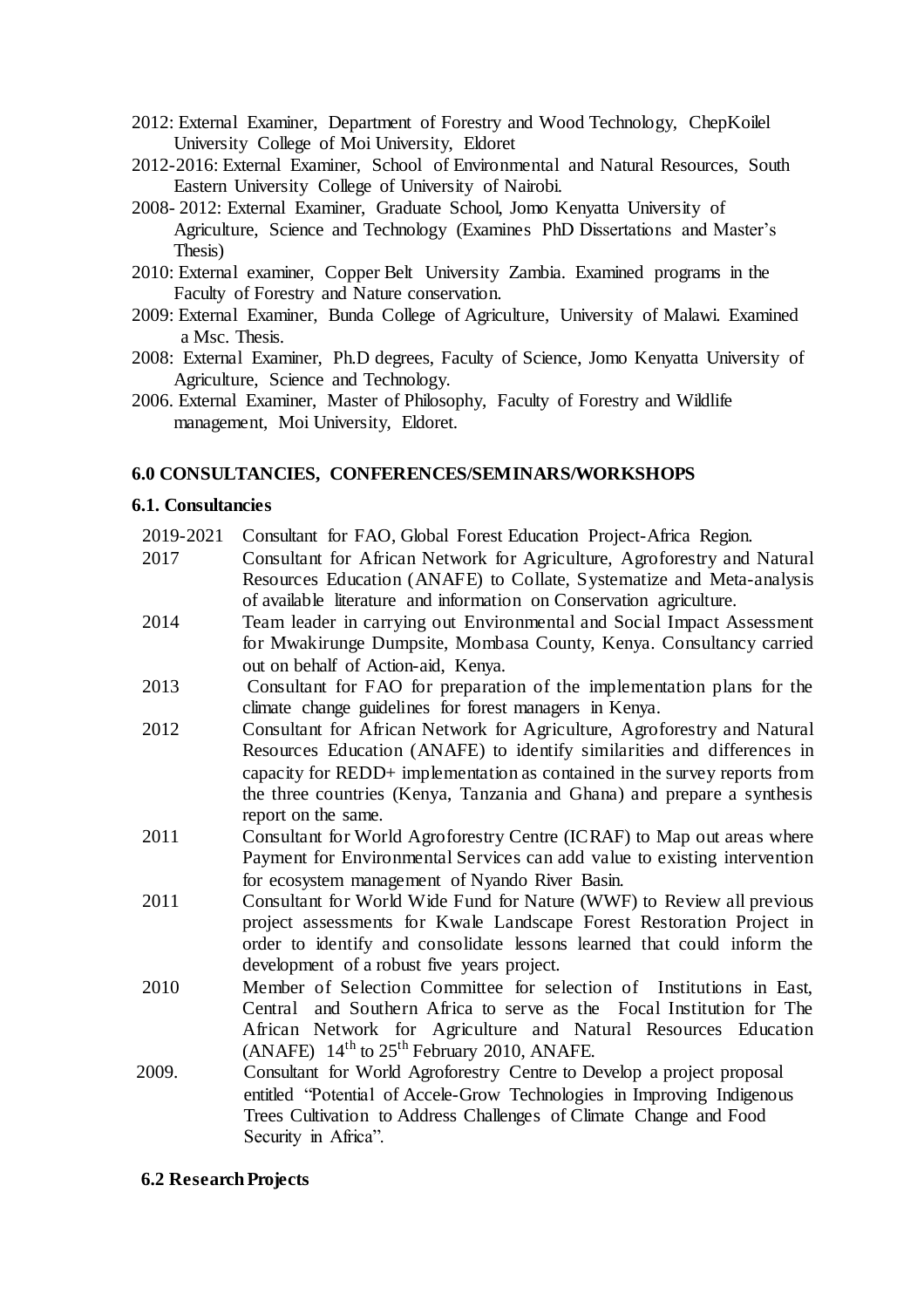- 2016 Overcoming the Challenges of Land Use Changes in the Trans-boundary Mara Basin (Funded By DAAD)
- 2015 Ecosystem‐based adaptation (EbA) approaches for climate change, water and land‐use management in the Tana River Basin (Funded by DAAD).
- 2007- 2009 Principal Investigator in the project "Bridging information gaps between researchers, extension staff and policy makers on water harvesting techniques for fruit growing in arid and semi arid lands in Kenya (Funded by Commission of Higher Education, Kenya).
- 2006-2008 Collaborator in the project "Indigenous Knowledge and Sustainable Management of Natural Resources in Selected Wetlands of Lake Victoria Basin: A Participatory Approach". Funded by The Inter-University Council for East Africa (VicRes).
- 2005-2007 Collaborator in the project "Exploring tradeoffs around farming livelihoods and the environment: the AfricaNuANCES framework" (Funded by European Union)
- 2004-2006 Collaborator in the project "Participatory Scaling-up of soil nutrient management technologies for increased crop yields in smallholder farms of central highlands of Kenya. Funded project by FARM AFRICA
- 2003-2008 Collaborator in the project "Integrated soil fertility management strategies to enhance food security in the central highlands of Kenya. Project funded by The Flemish Interuniversity Council (VRIL-Belgium)
- 2003-2005 Principal Investigator in the research "The Effect of Mycorrhiza Inoculation on Growth Performance and Drought Resistance of Legume Plants in Acidic Soils." Research funded by the Legume Research Network (Rockefeller Foundation)
- 2003-2004 Principal Investigator in the research "Evaluation of indigenous medicinal plants and setting priorities for their domestication in Ukambani Districts of Kenya". Research funded by the Integrated Natural Resource Management Project in Ukambani (INRMU) (Forest Department and Belgium government (BTC)
- 2001-2003 Collaborator in the research project, **"**Enhancement of Soil Productivity by use of low-input Technologies in the Smallholder farms of the Central Highlands of Kenya" funded by the Forum on Agriculture Research Husbandry.

#### **6.3. Participation in Workshop/Conferences**

- 2<sup>nd</sup> February 2021: Forest Education Consultation Workshop for Africa Region (on line Zoom meeting)
- $30<sup>th</sup>$ November-2<sup>nd</sup> December 2020. Global Engagement Meeting for UK Research and Innovation International Development Peer Review College Members, On-line Zoom meeting)
- $\bullet$  30<sup>th</sup> September to 4<sup>th</sup> October 2019: Ecosystem-based Disaster Risk Reduction and Climate Change Adaptation in Africa (ECODRR/CCA) Workshop *Kenyatta University Nairobi, Kenya*
- $12<sup>th</sup>$  to  $15<sup>th</sup>$  August 2019: CNRD-EXCEED IMaREC Workshop at the University of Gadja Mada (UGM), Yogjakarta, Indonesia.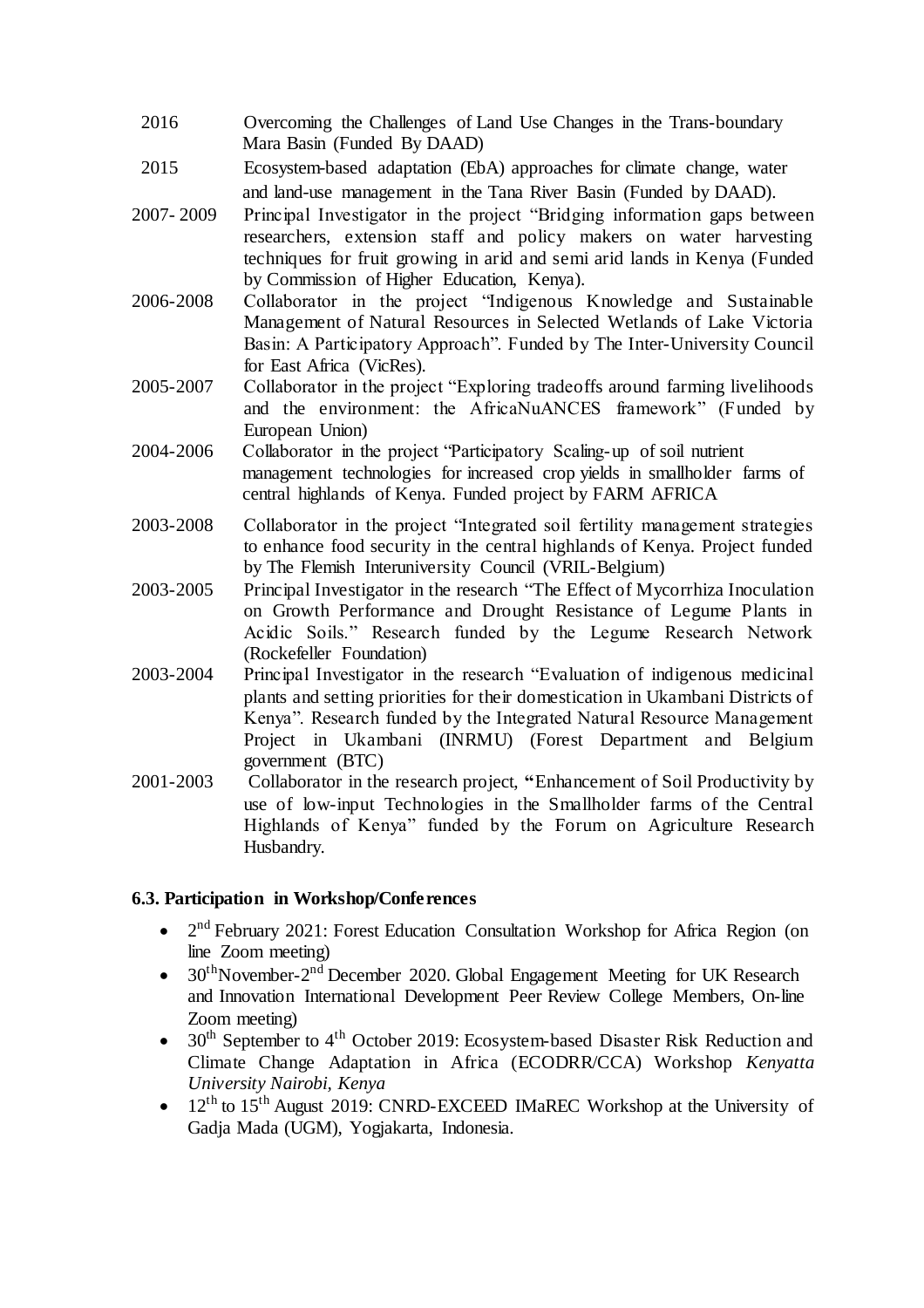- $\bullet$  18<sup>th</sup>-22<sup>nd</sup> March, 2019: Training of Instructors on Ecosystem-based Disaster Risk Reduction workshop held at the University of Gadja Mada (UGM), Yogjakarta, Indonesia.
- January 3 to January 15, 2019. "Learning by Co-Design Teaching is Research" at Technische Hochschule Köln - University of Applied Sciences, Germany
- $\bullet$  3<sup>rd</sup> to 5<sup>th</sup> December 2018: International Conference on "Water Security and Change" held at Kenya School of Monetary Studies, Nairobi, Kenya.
- 21<sup>st</sup> to 28<sup>th</sup> April 2018. Training of Trainers Workshop on Introduction to System Theory the "City as a System and Urban Metabolism" Higher Education Didactics: Introduction to Problem Based Learning held at KUCC, Kenyatta University, Nairobi, Kenya.
- $\bullet$  22<sup>nd</sup> to 26<sup>th</sup> January 2018. CNRD-EXCEED Science Policy Workshop held at North Coast Beach Hotel, Mombasa Kenya.
- $\bullet$  4<sup>th</sup> to 6<sup>th</sup> December 2017. Conservation Agriculture Curriculum Development Workshop held on at Jacaranda Hotel, Nairobi, Kenya
- $\bullet$  18<sup>th</sup> to 21<sup>st</sup> September 2017. Water Security and Climate Change CNRD Exceed Conference held at Cologne, Germany.
- $22<sup>nd</sup>$  to  $25<sup>th</sup>$  May 2017. CNRD-EXCEED Science Policy Workshop held at Ain Shams University, Cairo, Egypt.
- 19th October 2016. DAAD Exceed Centers Conference on Forced Migration environmental and socioeconomic dimensions -Perspectives of higher education institutions in development cooperation held at Berlin, Germany.
- $\bullet$  24<sup>th</sup> to 25<sup>th</sup> June 2015: GCHERA Conference on "Universities' Global Challenge: Nutritional Security and Environmental Sustainability for Human Health" held at Holy Spirit University Kaslik, Jounieh, Lebanon
- $16<sup>th</sup>$  to  $21<sup>st</sup>$  March 2014: 10th CAADP Partnership Platform Meeting (CAADP PP) International Conference Centre, Durban, South Africa**.**
- $\bullet$  4<sup>th</sup> 6<sup>th</sup> December 2017: Conservation Agriculture Curriculum Development Workshop at Jacaranda Hotel, Nairobi, Kenya.
- $\bullet$  24<sup>th</sup> to 25<sup>th</sup> June 2015: GCHERA Conference on "Universities" Global Challenge: Nutritional Security and Environmental Sustainability for Human Health" held at Holy Spirit University Kaslik, Jounieh, Lebanon.
- $16<sup>th</sup>$  to  $21<sup>st</sup>$  March 2014: 10th CAADP Partnership Platform Meeting (CAADP PP) International Conference Centre, Durban, South Africa**.**
- Kempinski Ambience Hotel, New Delhi  $12<sup>th</sup>$  to  $13<sup>th</sup>$  March 2014: Strengthening Capacities for Developing Value Chain of Neglected and Underutilized Species in Africa, World Agroforestry Centre (ICRAF), Nairobi, Kenya.
- $\bullet$  10<sup>th</sup> to 14<sup>th</sup> February 2014: The World Congress on Agroforestry 2014 (WCA) 2014), Kempinski Ambience Hotel, New Delhi, India.
- $\bullet$  15<sup>th</sup>-20<sup>th</sup> July 2013: The Forum for Agricultural Research in Africa (FARA) 6<sup>th</sup> Africa Agriculture Science Week, International Conference Centre, Accra, Ghana.
- $\bullet$  13-15<sup>th</sup> May 2013: International Conference on Forests for food security and Nutrition, FAO Rome, Italy.
- $\bullet$  12<sup>th</sup> -16<sup>th</sup> November 2012. Workshop on capacity building and skills development in forest-based climate change adaptation and mitigation. Nairobi Safari Club, Kenya.
- $22<sup>nd</sup> 26<sup>th</sup> October 2012$ ; Intergrated Soil Fertility Management in Africa; From Microbes to markets, Nairobi Safari Park Hotel, Kenya .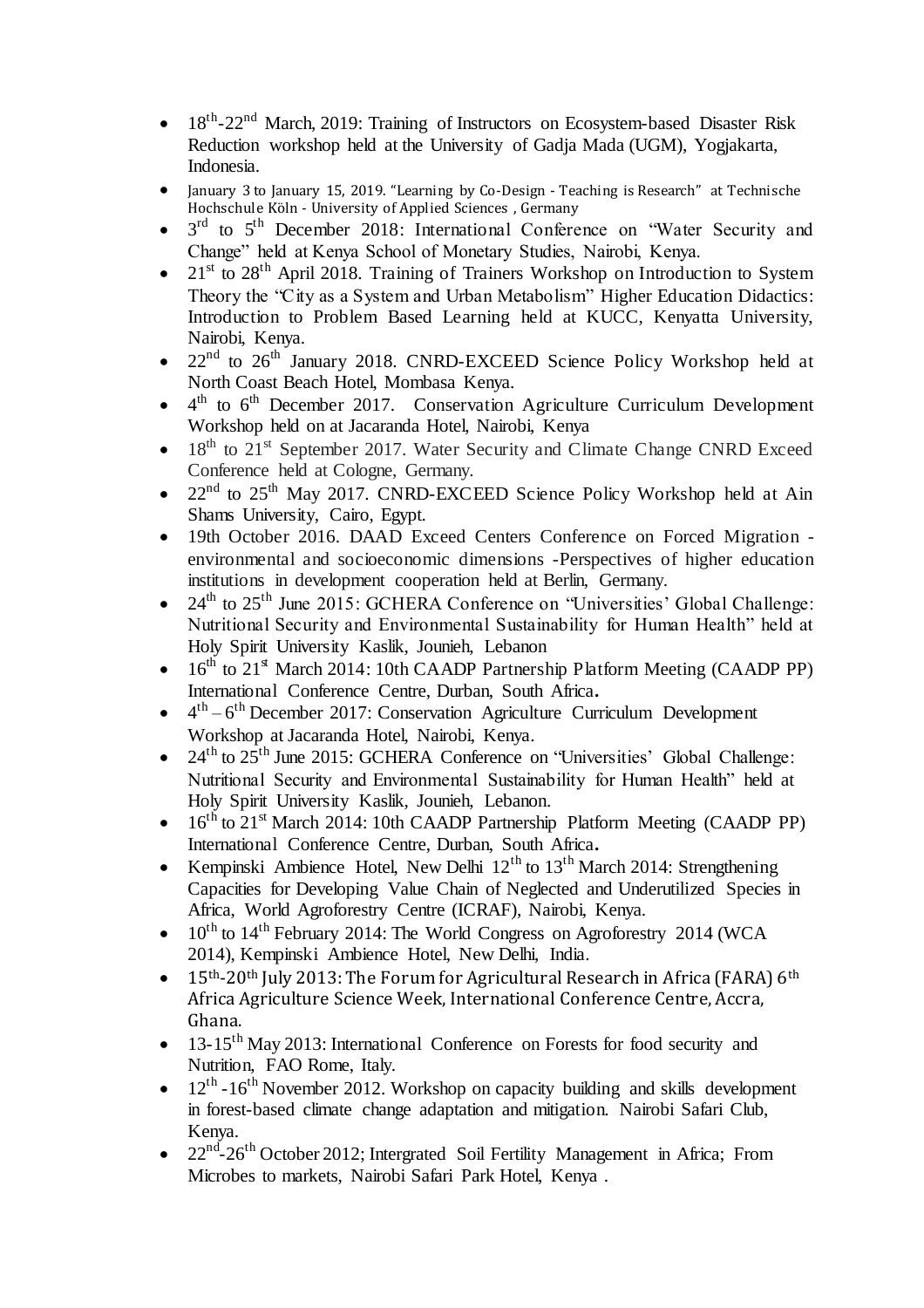- 26-31 May 2012; Adaptation Futures; 2012 International Conference on Climate Adaptation, Tucson, Arizona, USA.
- 23-25 April 2012; Strengthening Africa's strategic agricultural capacity for impact on development (SASACID) Inception Meeting at Kenyatta University Conference Centre.
- 10-13 April 2012; Beating famines: Sustainable food production through land regeneration in a changing climate, World Agroforestry Centre (ICRAF), Nairobi, Kenya.
- 27th to 29th February 2012; unBRAIN Start up Workshop on Agribusiness Education Workshop, White Sand Hotel, Mombasa, Kenya.
- $\bullet$  9<sup>th</sup> -11<sup>th</sup> February 2012: Curriculum Development Workshop on Climate Change and Food Security for Inter-University Council for East Africa, Entebbe, Uganda  $9<sup>th</sup>$  -11<sup>th</sup> Feb. 2012.
- $\bullet$  12<sup>th</sup> -13<sup>th</sup> January 2012; Planning for Strengthening African Strategic Agricultural Capacity for Impact on Development (SASACID Nairobi, Kenya.
- $28<sup>th</sup>$  to  $30<sup>th</sup>$  November 2011: Mainstreaming African Tertiary Agricultural Education Institutions in the Comprehensive Africa Agriculture Development Programme (CAADP) Process, Ouagadougou, Burkina Faso
- $\bullet$  11<sup>th</sup> November 2011; Identification and Assessment of Capacity Building Needs for REDD+ in Kenya, Nairobi, Kenya.
- $\bullet$  15<sup>th</sup> -19<sup>th</sup> November 2011; Ministerial Conference on Higher Education in Agriculture in Africa Kampala, Uganda.
- $20^{th} 21^{st}$  September 2011 Capacity Needs for REDD+ Implementation in Sub-Sahara Africa Nairobi, Kenya.
- $22<sup>nd</sup> 25<sup>th</sup>$  February 2009 Regional Workshop on Climate Change: Responses and Mitigations Through Agriculture and Environment in East Africa Kampala, Uganda.
- 2<sup>nd</sup> World Congress of Agroforestry, 23<sup>rd</sup> -28<sup>th</sup> August 2009, Nairobi, Kenya.
- $-10^{th} 11^{th}$  August 2006. The first Kenya Forestry Society Scientific conference held in Nakuru, Kenya.
- $\bullet$  9<sup>th</sup>-12<sup>th</sup> November 2005. The first DIVERSITAS Open Conference on Integrating Biodiversity Science for Human Well-being" Oaxaca, Mexico.
- $\bullet$  13<sup>th</sup> –15<sup>th</sup> December 2004: Tree On Farm Network (TOFNET) Stakeholders' priority setting workshop, World Agroforestry Centre, Nairobi, Kenya.
- 16<sup>th</sup> December 2004: Trees On Farm Network (TOFNET) Regional Steering committee meeting, World Agroforestry Centre, Nairobi, Kenya.
- $27<sup>th</sup>$  June to  $2<sup>nd</sup>$  July 2004  $1<sup>st</sup>$  World Congress of Agroforestry (Working together for Sustainable Land-use Systems), Orlando, Florida, USA.
- 24<sup>rd</sup>-28<sup>th</sup> May 2004: ECA Regional Agroforestry Training and Education Workshop: (Adult learning training of trainers workshop), Kigali, Rwanda.
- $\bullet$  17<sup>th</sup> to 21<sup>st</sup> May 2004: International Symposium of the African Network for Soil Biology and fertility (AFNET) of TSBF institute of CIAT : Improving Human Welfare and Environmental Conservation by Empowering Farmers to combat Soil fertility degradation. Yaounde, Cameroon.
- April 2003: One week ANAFE Symposium on Building Agricultural and natural resources education in Africa: quality and relevance of tertiary education, held in Kenyatta University, Nairobi, Kenya
- $\bullet$  5<sup>th</sup>  $-9$ <sup>th</sup> December 2003. Soil Science Society of East Africa (SSSEA) annual conference at Eldoret, Kenya.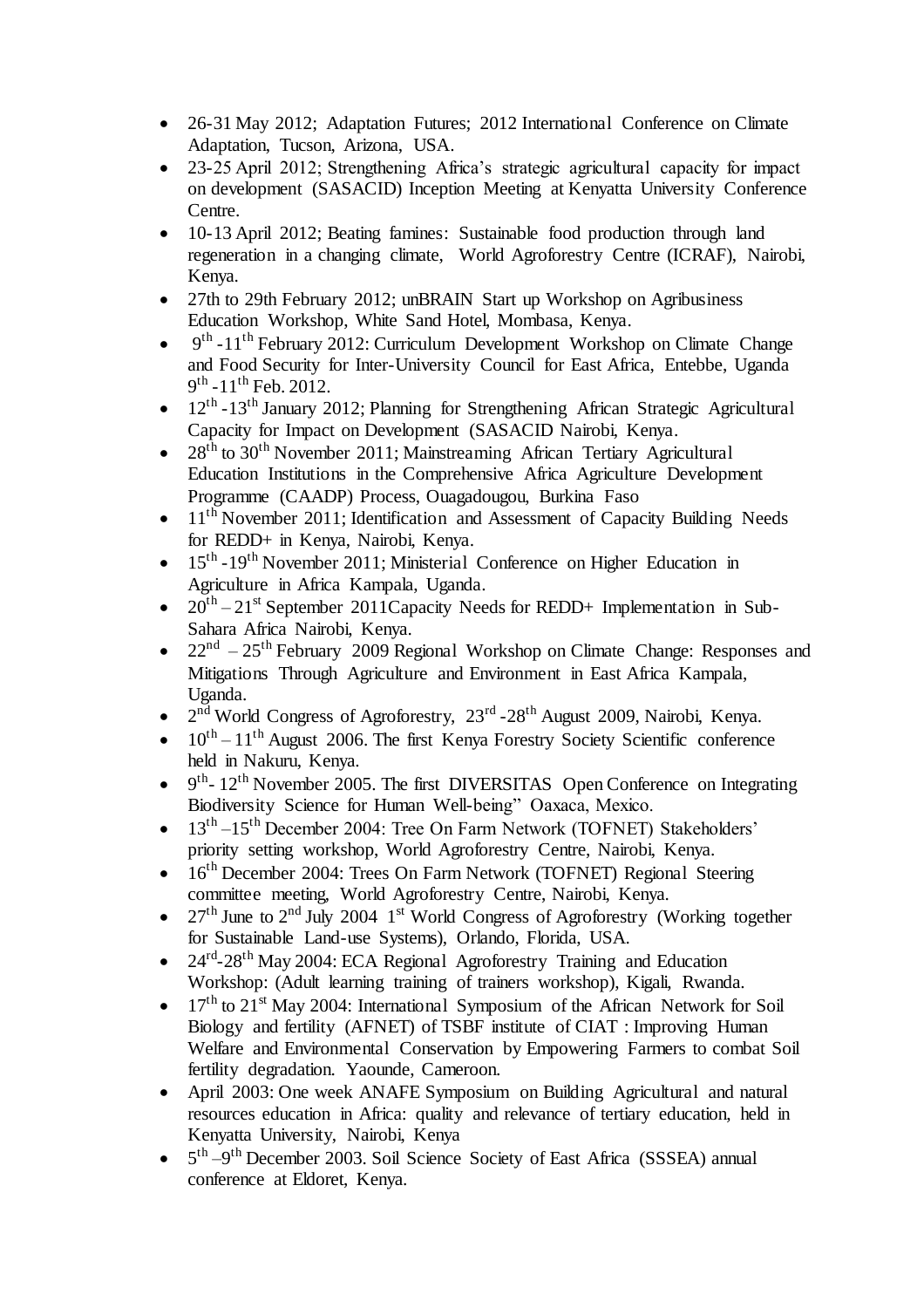- $\bullet$  19<sup>th</sup> –22 November 2003: Inaugural Stakeholders and Regional Steering Committee Planning Meeting for Trees On Farm Network For Eastern and Central Africa, World Agroforestry Centre, Nairobi, Kenya.
- $\bullet$  19<sup>th</sup> –22 November 2003: Inaugural Stakeholders and Regional Steering Committee Planning Meeting for Trees On Farm Network For Eastern and Central Africa, World Agroforestry Centre, Nairobi, Kenya.
- $28<sup>th</sup> 30<sup>th</sup>$  October 2003: Consultative Group on International Agricultureal Research (CGIAR) Annual General Meeting, Nairobi, Kenya.
- $28<sup>th</sup>$  September-3<sup>rd</sup> October 2003: Third International Symposium on Dynamics of Physiological Processes in Woody Roots, Perth, Australia.
- April 2003: One week ANAFE Symposium on Building Agricultural and Natural Resources education in Africa: quality and Relevance of tertiary education, Kenyatta University, Nairobi, Kenya.
- $28<sup>th</sup>$  September-3<sup>rd</sup> October 2003: Third International Symposium on Dynamics of Physiological Processes in Woody Roots, Perth, Australia.
- $\bullet$   $2<sup>nd</sup>$ -6<sup>th</sup> December 2002: Soil Science Society of East Africa (SSSEA) Annual conference at Mbale, Uganda.
- May 6-7 2001: Two-day stakeholders workshop on integrated soil fertility management strategies at Izaak Walton hotel, Embu, Kenya.
- $\bullet$  10<sup>th</sup> -13<sup>th</sup> April 2001: East and Central Africa (ECA) Regional Agroforestry Education and Training Groups (RAFTs) Workshop.
- $\bullet$  7<sup>th</sup> Tropical Soil Biology and Fertility Programme (TSBF) AFNET 8th Workshop, Arusha Tanzania.
- $\bullet$  1<sup>st</sup> -3<sup>rd</sup> March 2000. Chaired and guided ANAFE?ICRAF funded Curriculum Review workshop for Soil and Water conservation Department, Venue: Mekelle University College, Ethiopia.
- $\bullet$  3<sup>rd</sup> Annual Conference of the Soil Science Society of America. Minneapolis, USA.
- $\bullet$  15<sup>th</sup>-26<sup>th</sup> May 2000 Conference of the Parties to the Convention on biological Diversity fifth meeting.UNEP Nairobi.
- $28<sup>th</sup> 29<sup>th</sup>$  May 1999. The Eastern Africa Environmental Network ninth conference on land care and community stewardship in eastern Africa.
- Nov 1998: Three-day National Agroforestry Research Project workshop at Embu, Kenya.
- 25<sup>th</sup>-29<sup>th</sup> March 1996. First Kenya National Agroforestry Conference. Nairobi, Kenya.

## **6.4. Presentation of Papers at Academic and Professional Conferences.**

- Water Governance in Africa: Challenges and Opportunities. A Key note paper presented during the International Conference on Water Security and Climate Change held on 3 to 5<sup>th</sup> December 2018 at Kenya School of Monetary Studies, Nairobi, Kenya.
- Overcoming Challenges of Turning Science into Policy: Role of Universities and Research Organizations. A paper presented during the CNRD-EXCEED Science Policy Workshop held on  $22<sup>nd</sup>$  to  $26<sup>th</sup>$  January 2018 at North Coast Beach Hotel, Mombasa Kenya
- Collation, Systematization and Meta-analysis of available literature and information on Conservation agriculture. A paper presented during the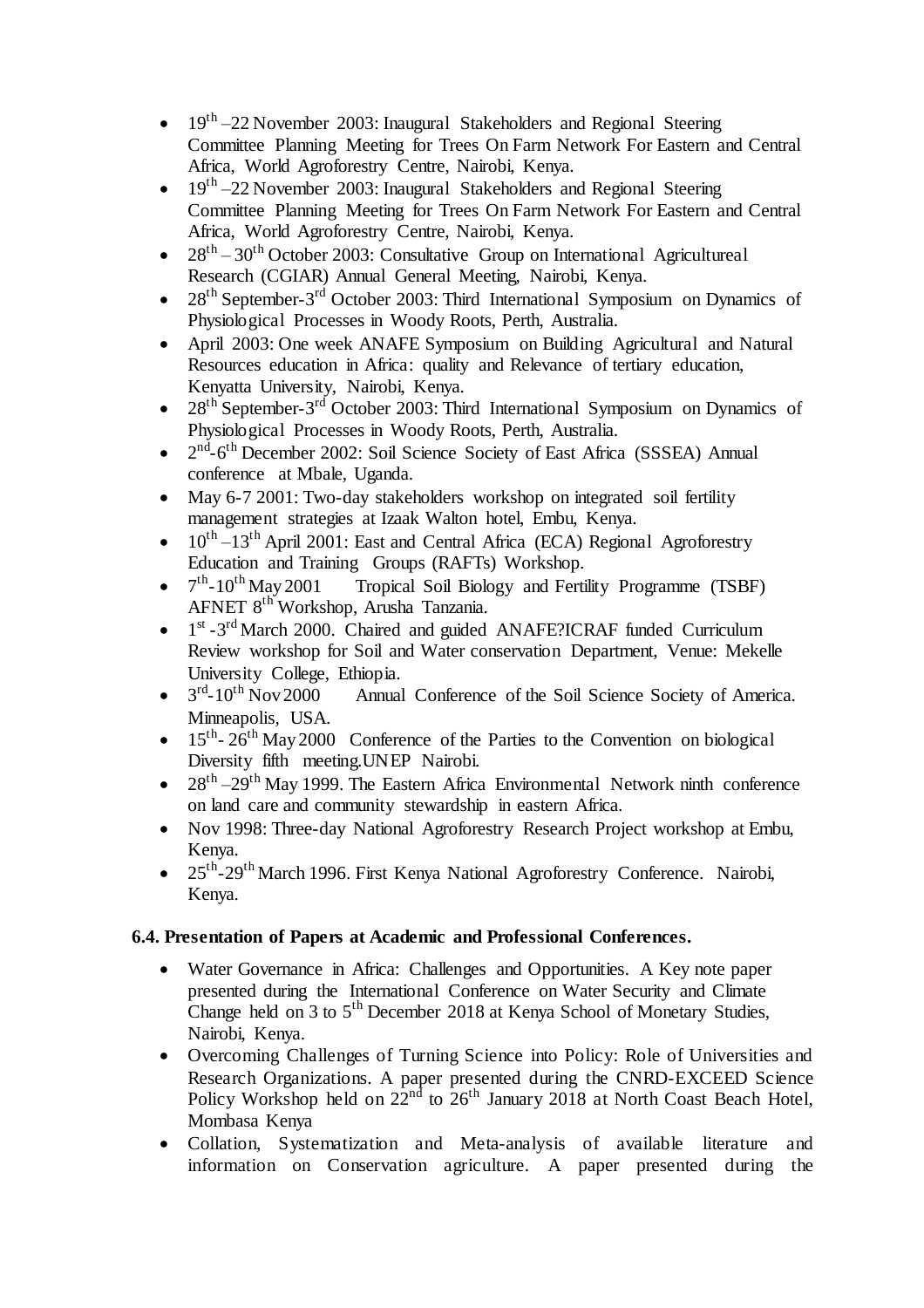Conservation Agriculture Curriculum Development Workshop held on  $4<sup>th</sup>$  to  $6<sup>th</sup>$ December 2017 at Jacaranda Hotel, Nairobi, Kenya

- Climate Change-induced Migration and Water Conflicts in Africa: The Case of Pastoral Communities in Northern Kenya. A paper presented during the Water Security and Climate Change CNRD Exceed Conference held at Cologne, Germany on  $18<sup>th</sup>$  to  $21<sup>st</sup>$  September 2017.
- Bridging Information Gaps Between Farmers, Policy Makers and Researchers in the Rehabilitation of Degraded Watershed Ecosystems in Africa. A paper presented during the CNRD-EXCEED Science Policy Workshop held at Cairo, Egypt on  $22<sup>nd</sup>$ to  $25^{\text{th}}$  May 2017.
- Effects of climate change on natural resources, migration and conflict among the pastoralist communities in Africa: The case of Northern Kenya, a paper presented at DAAD Exceed centers conference on Forced Migration - environmental and socioeconomic dimensions -Perspectives of higher education institutions in development cooperation on 19th October 2016 at Berlin, Germany
- Overcoming the Challenges of Training Leaders in East and Central Africa Tertiary Agricultural Institutions for the  $21<sup>st</sup>$  Century Century, a Key note paper presented during the GCHERA World Dialogue on Establishing World-classUniversities in the agricultural and life sciences at Nanjing Agricultural University, China on  $19<sup>th</sup>$  to  $22<sup>nd</sup>$  September 2015.
- The role of Universities in Africa in helping the continent become food and nutritional secure in the 21st century, paper presented during 2015 GCHERA Conference on "Universities' Global Challenge: Nutritional Security and Environmental Sustainability for Human Health" at Holy Spirit University Kaslik, Jounieh, Lebanon from  $24<sup>th</sup>$  to  $25<sup>th</sup>$  June 2015.
- The Role of Researchers in Bridging Information Gaps between Farmers, Extension Agents and Policy Makers for Improved Food Production in Africa, Paper presented at the International Conference on Integrated Soil Fertility Management in Africa; From Microbes to Markets at Nairobi Safari P,  $22<sup>nd</sup>$  to  $26<sup>th</sup>$ October 2012.
- The Impacts of Climate Variability and Change on Natural Resource Use by Gender Among the Samburu Pastoralists Communities in Kenya, A paper presented in the International Conference on Climate Adaptation held at University of Arizona, Tucson USA on 26-31 May 2012.
- Impacts of Climate Change and Conflicts among Pastoralist Communities in Kenya. A paper presented in a workshop in Paris, France on 19<sup>th</sup> December 2011.
- Could Climate Change be the Cause of Conflicts in Eastern Africa? A paper presented in a workshop in Paris, France on 12<sup>th</sup> December 2011.
- Gender Vulnerability to Impacts of Climate Change among Samburu Pastoralist Community in Kenya. A paper presented at IFRA workshop held on  $21-23<sup>rd</sup>$  Nov. 2011 at Nairobi, Kenya.
- Opportunities and challenges of mainstreaming climate change into agriculture and natural resource education in Africa. A paper presented during the  $2<sup>nd</sup>$  World Congress of Agroforestry held at United Nation Complex Nairobi, Kenya on 23-  $28<sup>th</sup>$  August 2009.
- Climatic change and the Environment: Research, Education/Training and Outreach in Kenya. A paper presented during the East Africa Regional Workshop on 'Climate change: Responses and Mitigations through Agriculture and Environmental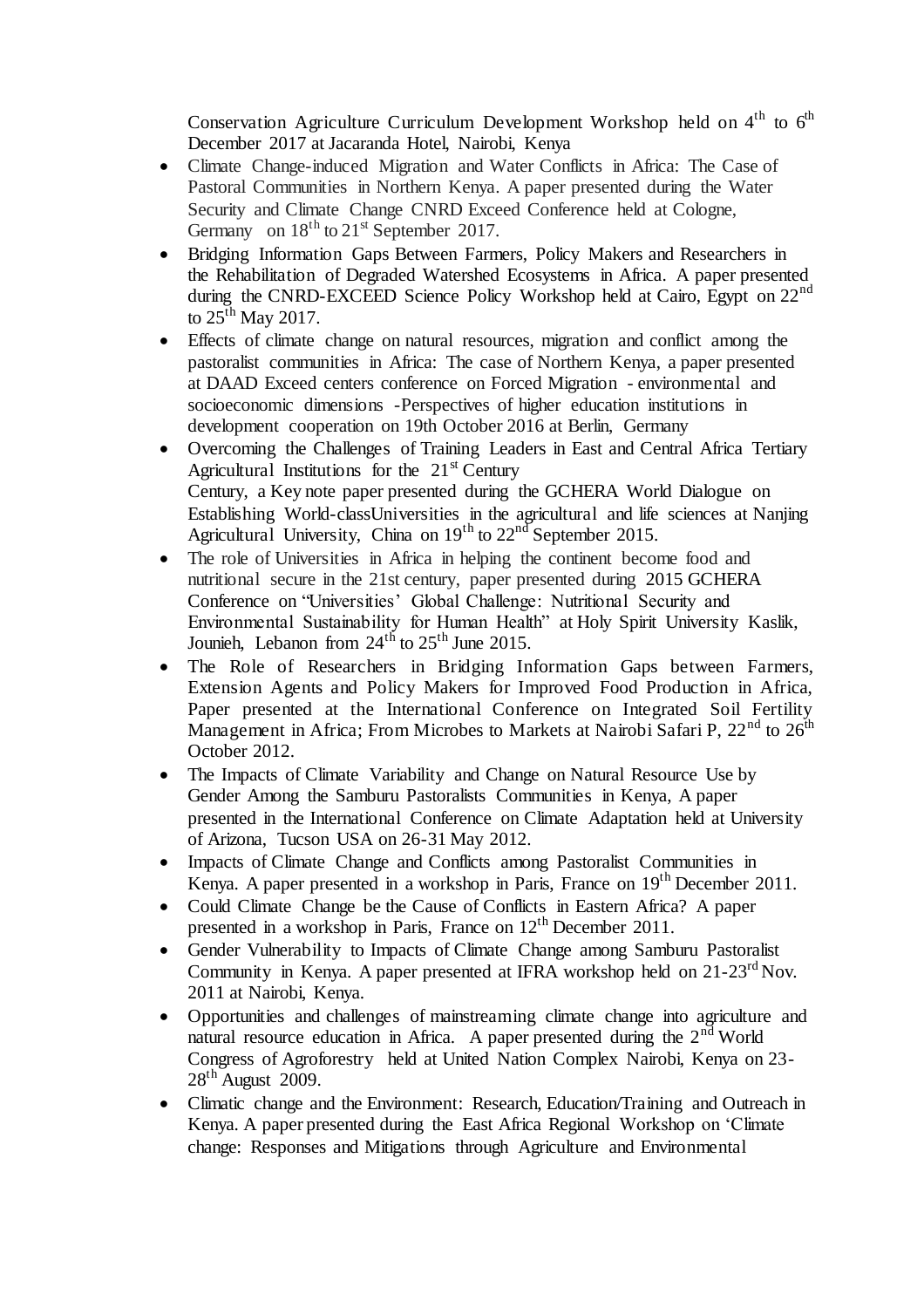Management in East Africa' held at Speke Hotel, Munyonyo, Kampala Uganda on  $22<sup>nd</sup>$  to  $25<sup>th</sup>$  February 2009.

- Helping Small Scale Tree Farmers in Africa Participate in Carbon Trade. A paper presented on 25-27th Nov. 2008 during the open science conference on "Africa and Carbon Cycle: the CarboAfrica Project at Accra Ghana.
- Helping small holder tree farmers in Africa participate in carbon trading: A case of Siakago, Kenya. A paper presented during the CTA Seminar on the Implications of Global Climate change for sustainable Agricultural Production Systems in ACP Countries on  $26^{th}$  -31<sup>st</sup> October 2008 at Ougadougou, Burkina Faso.
- Opportunities for carbon trading among smallholder on-farm tree farmers in Kenya's semi arid lands. A paper presented during the 4<sup>th</sup> Kenya Forestry Research Institute (KEFRI) Conference held on  $6^{th}$ -  $9^{th}$  October 2008 at KEFRI Headquarters, Muguga, Kenya.
- Opportunities for carbon trading among smallholder agroforestry farmers in Africa: A case study of Siakago, Kenya. A paper presented during the 2<sup>nd</sup> ANAFE Symposium "Mainstreaming climate change in agricultural education" on 28 July - 1<sup>st</sup> Aug 2008 at Capital Hotel, Lilongwe, Malawi

### **7.0 POSTGRADUATE SUPERVISION**

### **7.1 PhD Supervision (Completed)**

- **Heeran M. Mutuku N85/24991/2012:**Tree cover Perspectives and Climate Change Resilience in the Drylands of South Eastern Kenya: The Case of Matungulu Sub-County, Machakos County
- **Mũsingo Tito Edward Mbuvi.** N85/15766/05: Assessment of Decentralization Outcomes to Forest Management Under Three Forest Management Regimes in Kenya (To graduate in July 2019). Already submitted the final thesis copies to graduate school.
- **Kagombe Joram Kimenju N85/11867/2008 .** Evaluating Payment Potential for Environmental Services and Watershed Conservation of Thika Dam, Murang'a County, Kenya. **Graduated in August 2018**
- **Stephen Chege Wairuri . N85/13320/2009.** identifying dynamics of conflict in implementation of forest decentralisation policy: a case of mount kenya forest (Graduated in 2016)
- **Muriuki Salome Wamuyu .N85/32472/2009.** Potential of Using Biogas Technology to Mitigate Climate Change and Improve the Livelihoods of Small holder Farmers: The Case of Kiambu County, Kenya (Graduated in 2015)
- **Benson Kanyi** No. D86/5033/2004: Recognition and exploitation of entrepreneurial opportunities by smallholder tree farmers: the case of planting improved eucalyptus varieties in Lari district, Kenya (Graduated in 2014)
- **Benson Kamau Mburu** N85/15725/2005. Effects of Climate Variability and Change on Dry-land Agriculture and the Adaptation Strategies by Small-scale Farmers in Yatta District, Kenya (Graduated in 2013)
- **Daniel G. Manguriu.** N85/15192/05: Bridging soil fertility improvement technologies information gaps between researchers, extensionists and farmers in Mbeere and Meru south district (Graduated in 2012)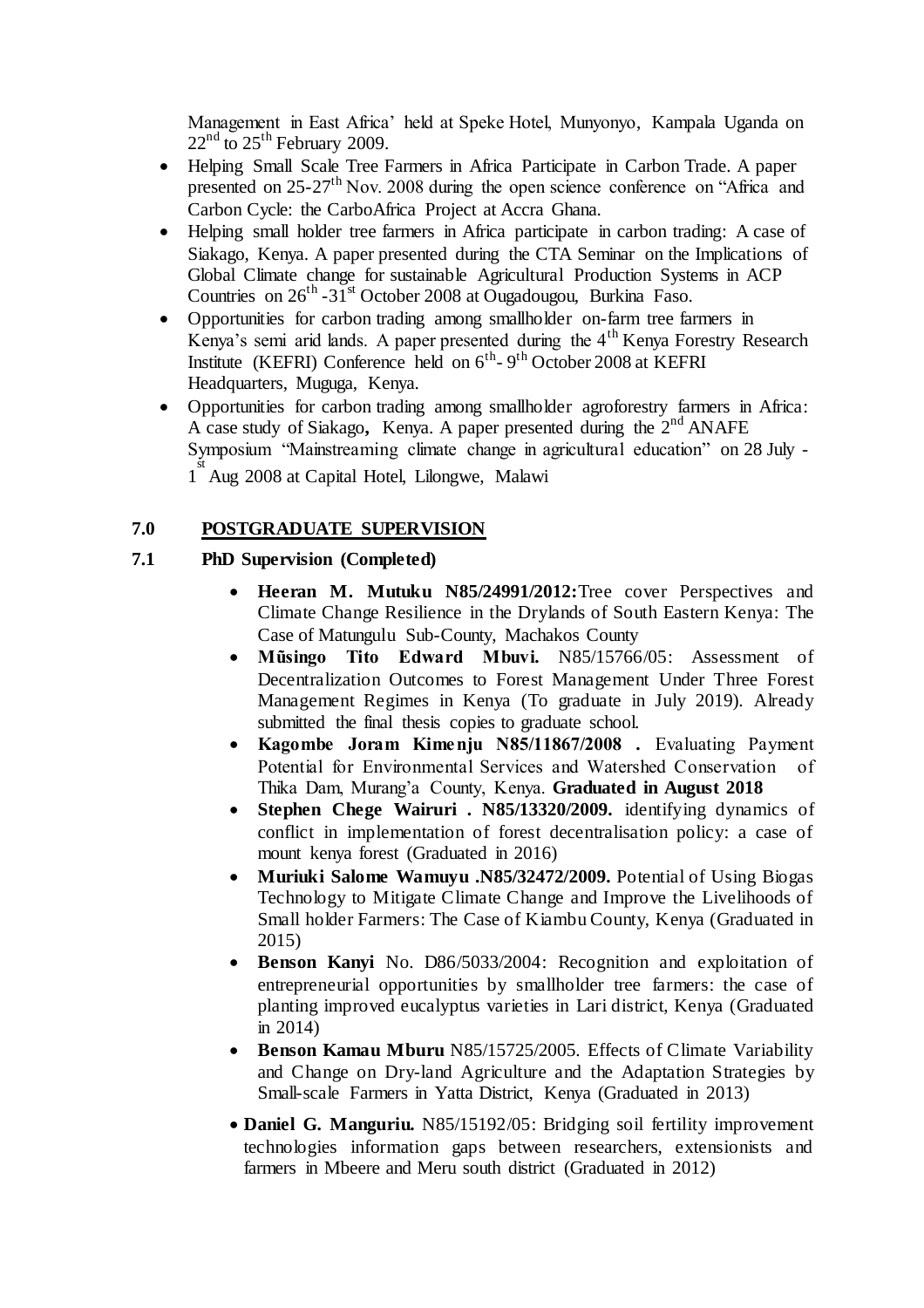- **Oeba Vincent Onguso**. N85/10038/2008: A study of forest cover and carbon Sequestration in Central Kenya: An Application of Some Statistical Models (Graduated in 2011).
- **Joseph Kabucho Githiomi**. N85/15203/2005: Micro-level Wood Energy Planning for Kiambu, Thika and Maragwa Districts: A Case Study for Decentralised Wood Energy Plan in Kenya (Graduated in 2011).
- **Monicah W. Mucheru:** Nitrogen dynamic as affected by soil fertility status and nutrient replenishment inputs in central Kenya. Graduated in 2008.
- **John N. Muriuki:** The Potential of agroforestry in biodiversity conservation, soils improvement and sustainable development: A case of Mt. Kenya region (Graduated in 2008).
- **Josiah N. Gitari:** Use of green manure legumes to enhance soil fertility for maize production in Embu and Mbeere Districts, Kenya. Graduated in 2008
- **Jayne N. Mugwe.** Evaluation of Intergrated soil fertility management practices in the smallholder farms of Meru South District, Kenya. (Graduated in 2007)

#### **7.2 Masters Supervision (Completed)**

- **2018: Kipkemoi Isaac** N50/23417/2013**.** Spatio-temporal Degradation Detection and Modeling Future Scenarios of Embobut Forest in Elgeiyo Marakwet County, Kenya
- **2018: Nturibi Carol Kajuju,** N50/20271/2010: Clonal propagation of *Melia volkensii* Gűrke trees for seed orchard establishment in Kiambeere, Mwingi county, Kenya.
- **2017: Svenja Speen**. (University of Science and Technology, Cologne).
- **2016: Borona Pius Mwenda**. N50/25774/2011. Assessing Vulnerability to Climate Variability and Change of Small scale Farmers in Wote Division, Makueni County, Kenya.
- **2015: Okemwa Christine Nyambeki**, N50/10739/08: Contribution of Ngusishi water resource user association towards farm forestry development along Ewaso Ng'iro North catchment area, Kenya.
- **2013: Patrick Mbaabu N50**/CE/11394/08: Propagation of *Ocotea usambarensis*, to enhance biodiversity conservation in Mt. Kenya.
- **2013: Benjamin Mutuku Kinyili**, N50/CE/11868/2008: impacts of community participation in forest management and their effects on community livelihoods in Ol Bolossat forest Kenya (submitted first draft).
- **2012:** Kanoi Mary Ng'endo, N50/21024/2010, Policy and Institutional Incentives and Disincentives on Conservation Agriculture with Trees in Kibwezi and Meru Counties, Kenya.
- **2012:** Munga Gesare Hyrine, N50/CE/15080/2008. **I**mpacts of climate change on gender and natural resource use among the pastoralists of Samburu east district, Kenya.
- **2012:** Peter Kingori Gakai, N50/10111/2008: Environmental factors influencing infestation of redswamp crayfish and its socio-economic impacts in lake Ol Bolossat basin, Kenya.
- **2012:** Muigai, David Ngumi N50/10123/2008: Germination and growth performance of selected provenances of *osyris lanceolata* in Kenya.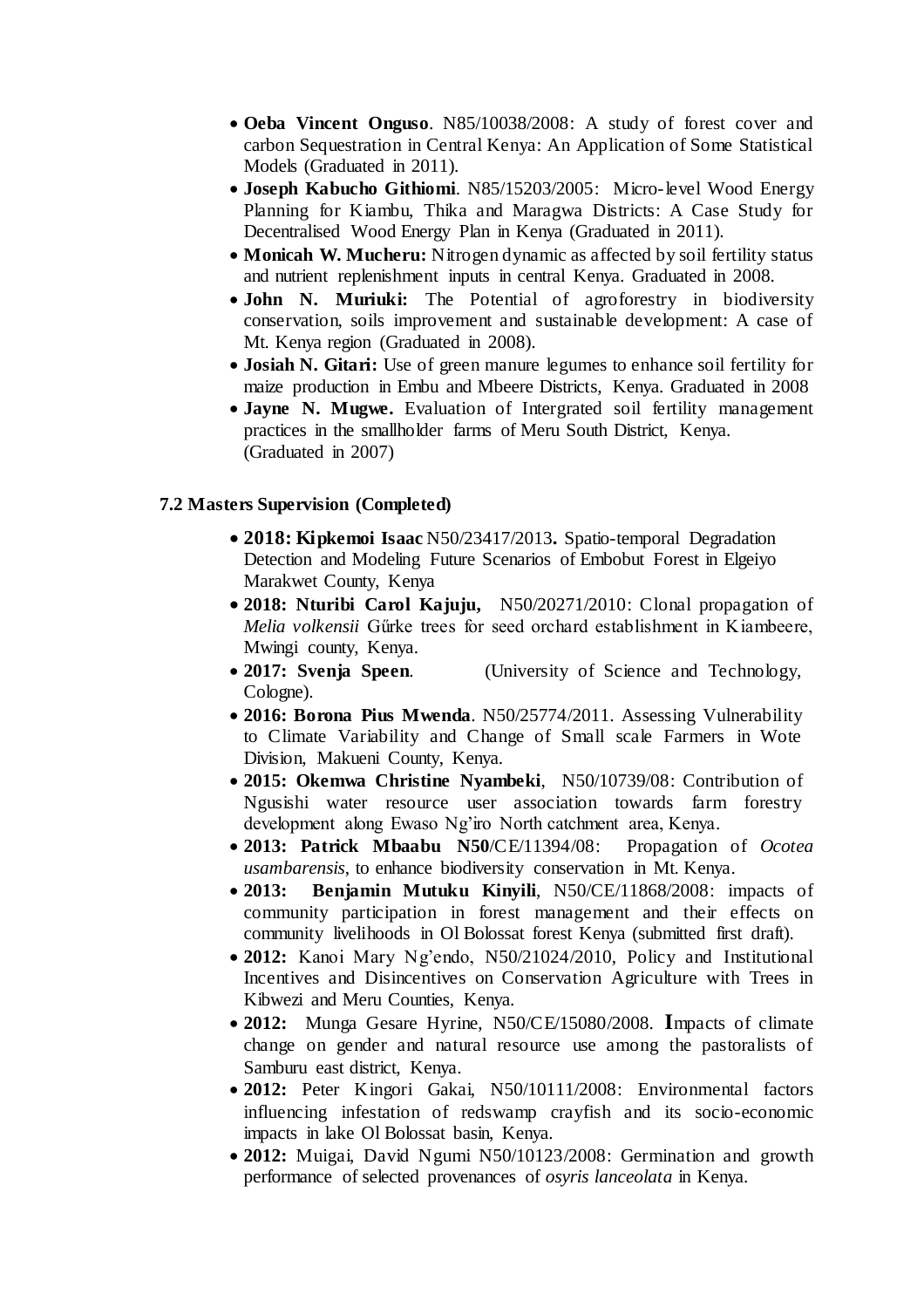- **2011:** Ndiritu Dedan Gatiki, N50/12969/05: Bioprospecting for Herbal Medicine in Kenya: a Case of Kakamega Forest and its Environs.
- **2011:** Njogu Paul Kuria N50/10982/07: Use of Woodfuel Energy Conservation Technologies to Mitigate Climate Change: Case of Nakuru Districts, Kenya.
- **2011:** Nderitu Ruth Wanjiru N50/11294/2004: Role of School Based Clubs in Addressing Environmental Threats in the Nile Basin: Case of Jinja District, Uganda
- **2011:** .Muchoka James Peter N50/10322/2007: The Potential of *Ricinus communis* to Rejuvenate Livelihoods in ASALAreas: The Case of Tharaka and Mbeere District, Kenya.
- **2011:** Mumu Joseph Munyi N50/10297/07: Scaling Up Micro-Catchment Water Harvesting Technologies and Fruit Trees Production Improvement for Small Scale Farmers in Yatta District, Kenya.
- **2011:** Simitu Parnwell Juma N50/10676/07: Consumption and Conservation of Drylands' Indigenous Fruit Trees for Rural Livelihood Improvement in Mwingi District, Kenya.
- **2011:** Musyoki Mary Kamaa N50/11298/04: The Impact of Organic and Mineral Fertilizers on Soil Microbial Communities in Kabete Long-Term Experiment, Kenya.
- **2010:** Maureen A. Osula N50/11165/04: Culture and Wetland Conservation in the Nyando Wetlands, Kenya.
- **2010:** Luke Maina Njuguna. Factors Influencing Tree Diversification at Farm Level in Mt Kenya Region: A Case Study of Runyenjes Division, Embu District, Kenya.
- **2010:** Odhiambo Ken K'Oyooh. Challenges and Opportunities for Successful Dissemination of Agro-Forestry Initiatives in Kisumu East District: A Case Study of Kadibo Community.
- **2009:** Muthoni Olive N50/12953/2005: Rapid Assessment of Soil Conditions in Kenya Using Near Infrared Spectroscopy: Development of Simple Spectral Indicators.
- **2009:** Mfahaya Nafasi Wambui N50/7325/2001: Enhancing *Melia volkensii* Guerke (Mukau) propagation through vegetative propagation technique.
- **2009:** Naomi Njeri N50/5056/2003: The effect of dual inoculation with mycorrhiza and rhizobium on growth performance of the legume *Glycine max* in acidic soils.
- **2009:** Justin Pascal Muriuki: An Evaluation of Organic and Inorganic Technologies for Soil Nutrient Replenishment in Mukuuni and Murugi, Central Kenya
- **2009:** Timon Otieno Mboga: Conservation, Phenology and Ethnobotany of Some lowland Species of the Genus Sansevieria Thunb: Case of taita Taveta and Malindi Districts, Kenya
- **2009:** Sarah Chemtai Cheroben: Linkages between Intergrated Soil Fertility Management Technologies and Marketing of Smallholder Produce in Meru South and Mbeere District, Kenya
- **2009:** Ochanda Khasenye Valentine: Conservation and Management of East African Sandal Wood Tree; (*Osyris Lanceolata* hochst & steudel,) in Kibwezi, (Chyullu hills), Kenya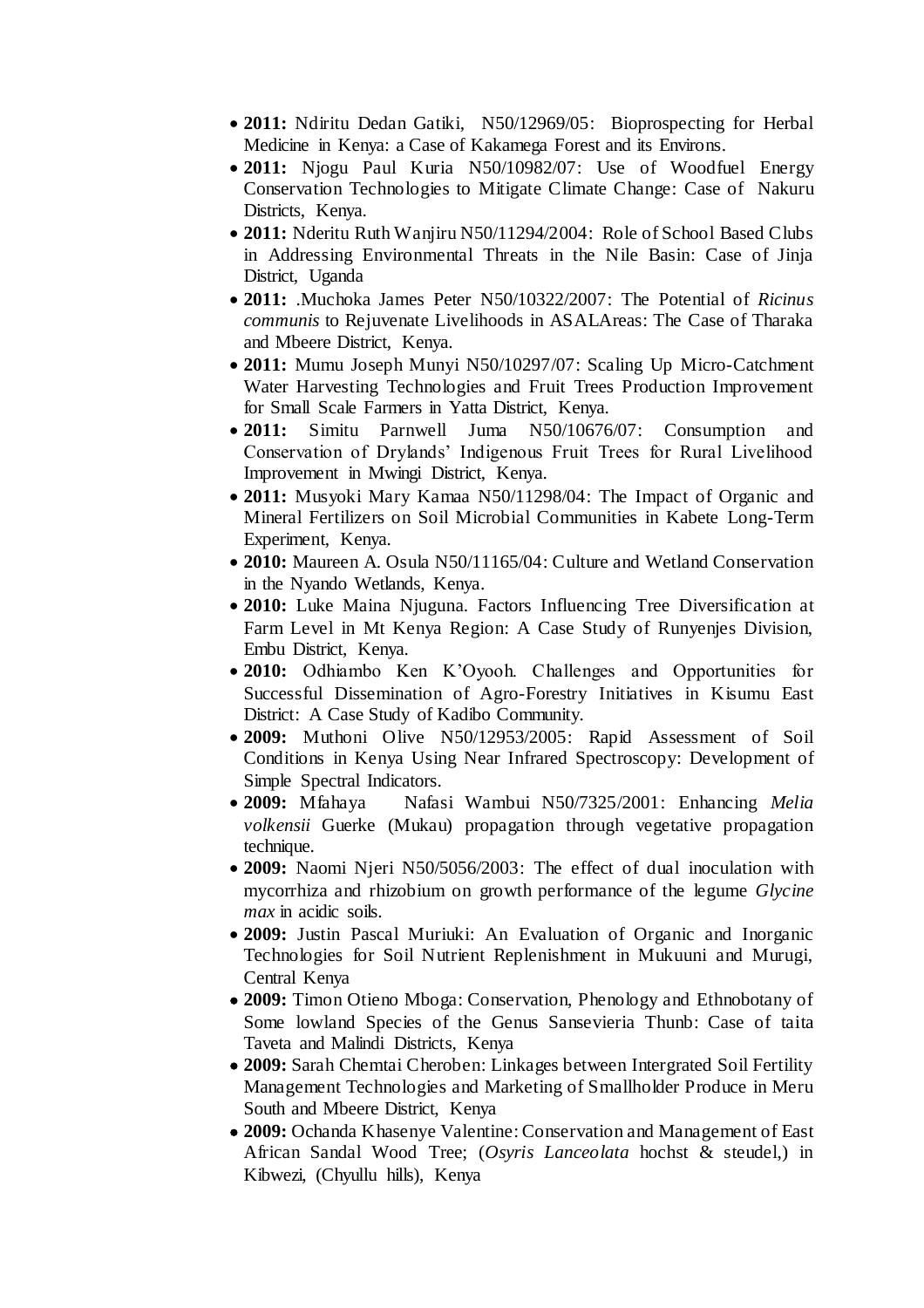- **2008:** Stephen W. Kahunyo M. Evaluation of the growth performance of Eucalyptus tree hybrids established in various agro-climatic areas of Kenya.
- **2008:** Muthamia Joses Muthomi. Determination of Partial Nutrient Balances for Improved Soil Fertility Management in Smallholder Farms of Kirege Location, Central Highlands of Kenya.
- **2008:** Gichu Alfred Ndungu. Opportunities for Carbon Trading Among Smallholder Farm Forestry Farmers in Semi-arid areas: A Case Study for Siakago, Kenya
- **2008:** Esther Wairimu Iregi. The Effect of Pre-marital HIV Test on the Sexual Behaviour of the Youth in the Church in Kabari, Kirinyaga District, Kenya (Saint Paul University)
- **2007**: Mercelyne Luxen Khalumba. Ethnobotany, Phenology and Conservation of Some Highland Species of the Genus Sansevieria Thunb: Case of Maragua and Nakuru Districts, Kenya.
- **2007:** Muriuki W. Salome, N50/5050/2003. Assessment of long-term impacts og organic and inorganic fertilizers on soil extractable phosphorous and carbon in Machanga, Mbeere district, Kenya
- **2007:** Felista W. Muriu, N50/7287/2002. Farmers decision-making process in their preference for soil nutrient replenishment technologies in the central Kenya highlands
- **2007**: Bernard M. Kivyatu. Evaluation of indigenous medicinal plants and setting priorities for their domestication in Ukambani Districts of Kenya.
- **2005:** Kiura Jonathan Muriuki. Informal agroforestry tree seed quality and supply systems: A case of peri-urban Nairobi, Meru and Western Kenya.
- **2005:** Mercy W. Karunditu, N50/7262/2001.Effect of soil organic matter on inorganic nitrogen fertilizer use efficiency in Embu, Kabete and Maseno, Kenya.
- **2005:** Barake Lukas Moenga. Community interventions for sustainable management of the mount Kenya Ecosystem: A case study of Hombe forest are, Nyeri district, Kenya.
- **2005**: Waswa, Boaz Shabani. Soil organic matter status under different agroforestry management practices in three selected sites in Kenya.
- **2004**: Esther M. Wangombe. Forest resource valuation: A case study of Nuu and Iveti hills in Eastern Province of Kenya.
- **2004:** James Kinyua Mutegi. Use of *Calliandra calothyrsus* and *Leucaena tricandra* tree species for soil nutrient enhancement in Chuka division, central highlands of Kenya
- **2003:** Mwangi Elizabeth W. Smallholder farmers' marketing channels for on-farm timber in Kenya: A case of Embu District.
- **2003**: Monicah Wanjiku Mucheru, N50/9018/2000. Soil fertility Technologies for increased food production in Chuka, Meru South District, Kenya.
- **2002**: Kimetu Joseph Mutua. Nitogen fertilizer equivalency values for organic materials of contrasting qualities based on maize performance at Kabete, Kenya.
- **2002:** Job Kihara, . The effect of tree nursery growth media and farmer management on seedling quality .
- **2002:** Mwangi Margaret Nyakinyua,N50/8866/1999. Soil Invertebrate Macrofauna: population Dynamics and their role in litter decomposition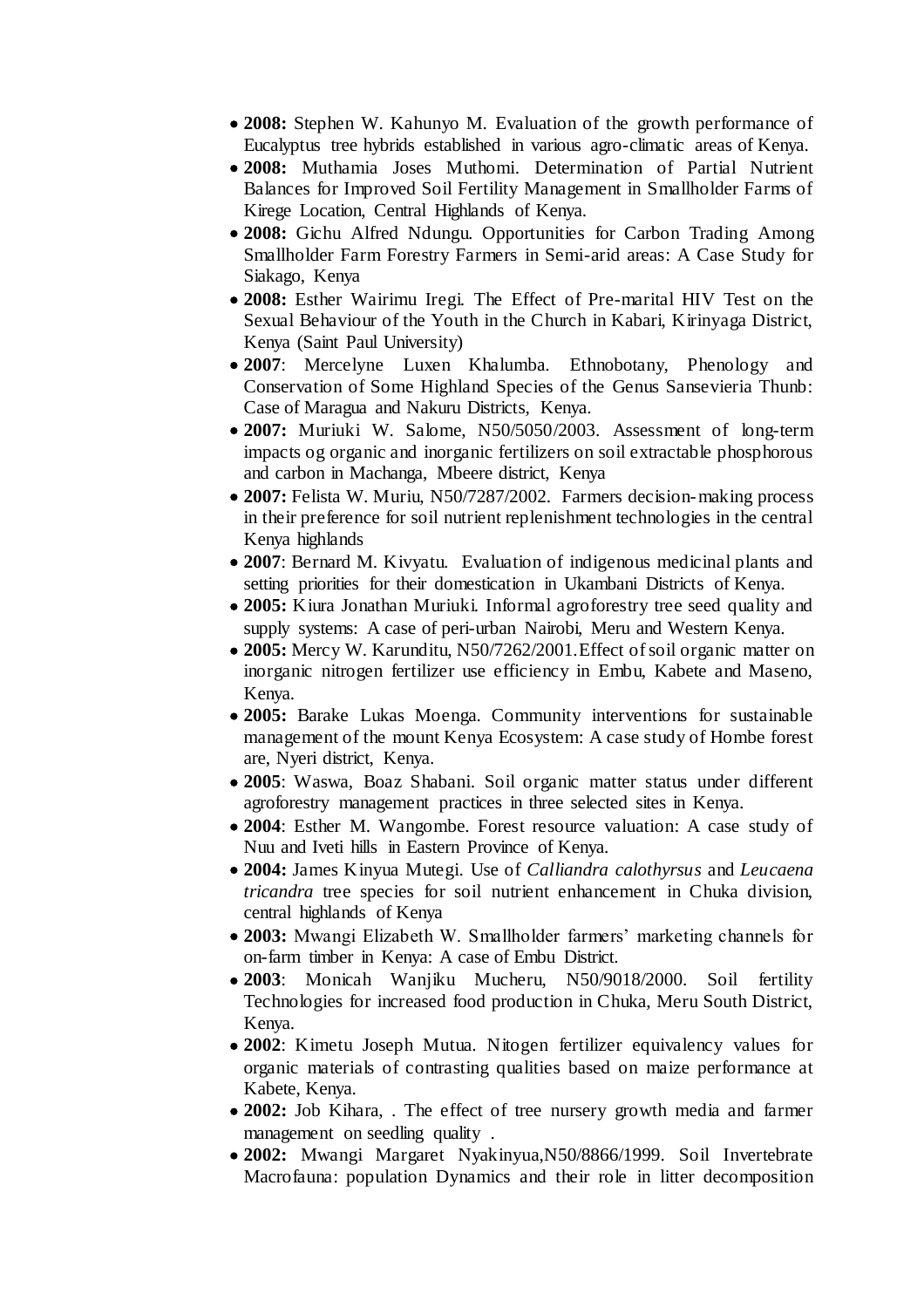within a hedgerow intercropping in Embu, Kenya.

- **2001:** Kanyi, Michael K. Residual Soil Nitrogen under Different Sources of Organic and Inorganic N. Fertilizers.
- **2001:** Mwai, Samuel. Participatory Agroforestry Extension: The experience with small-scale farmers in Trans Nzoia District, Rift Valley Province, Kenya.

#### $\bullet$ **8.0 RESEARCH AND PUBLICATIONS**

### **8.1. Articles in Refereed Journals**

- Mbuvi T.M., **Kungu, J.B**. ( 2020) Policy Makers' Perspective on Impacts of Decentralizing Forest Management in Kenya on Forestry Conservation and Community Livelihoods. Environmental Management and Sustainable Environmental Management and Sustainable *Development journal*. Vol. 9 (3) pp 32164-7682
- Ogega, M.O., Koske, J., **Kung'u, J.B.,** Scoccimarro, E., and Endris, H. S. (2020). Heavy precipitation events over East Africa in a changing climate: results from CORDEX RCMs. *Jornal of Climate Dynamics.* https:doi.org/10.1007/s003382- 020-05309-z
- Rui, P. and **Kung'u, J.B.** (2019). Tourists' willingness to pay for upstream and conservation measures. *Journal of Sustainable Tourism* 27:8, 1107-1124, DO110.1080/09669582.2019.1593991
- Mwenda B., Kiambi D., Kung'u J., Jeske Van De Gevel' Farda C. and Morimoto Y. (2019). Vulnerability and adaptation strategies to drought and erratic rains as key extreme events: Insights from small scale farming households in mixed crop agro ecosystems of semi-arid eastern Kenya. *African Journal of Agricultural Research*. Vol. 14(15), pp. 712-728. DOI: 10.5897/AJAR2018.13568
- Mbuvi T.M., **Kungu, J.B**., Gachathi,F.N., Wekesa, C., Leley, N.. Muthini, J.N. (2019). Annonated checklist of plant species of Loita Forest (Entim e Naimina Enkiyio Forest or the forest of the lost child), Narok County, Kenya. *Int. J. Adv. Res. Biol. Sci*. DOI: 10.22192/IJARBS.
- Mbuvi T.M., **Kungu, J.B**., Gachathi,F.N., Wekesa, C., Leley, N.. Muthini, J.N. (2019). Annonated checklist of plant species of Loita Forest (*Entim e Naimina Enkiyio Forest* or *the forest of the lost child)*, Narok County, Kenya. *Int. J. Adv. Res. Biol. Sci.* DOI: 10.22192/IJARBS.
- Mutuku, H.M., **Kungu, J.B**. and Mburu B.K. (2018). Tree cover trend analysis for the semi-arid lands of south eastern Kenya: The case of Matungulu sub-county, Machakos County, *Int. J. Agri., Env. and Bioresearch* Vol. 3 (6) pp 193-199.
- Oeba, V., Larwanou Mahamane, L., Otor, S.C.J**., Kung'u J. B.** & Mbae M. N. (2017): Growing common plantation tree species in Kenya for sale of carbon and wood supply: what is the best bet?, Southern Forests: *Journal of Forest Science*, DOI: 10.2989/20702620.2016.1274860
- Mburu B.M., **Kung'u J. B**. and Muriuki J. N. 2015. Climate change adaptation strategies by small-scale farmers in Yatta District, Kenya. *African Journal of Environmental Science and Technology* Vol. 9(9), pp 712-722.
- Mburu B. M., **Kung'u J.B**. and Muriuki J.N. 2015. Effects of climate variability and change on household food sufficiency among small-scale farmers of Yatta District, Kenya. Journal of Environment Vol 3 (2)pp. 19-27.
- Kanyi B. N., **Kung'u J.B.** Ofafa G.A., Kibas P., and Ombui G.M. 2015. , Driver's of entrepreneurial opportunities exploitation by Tree Farmers in Kenya: the case of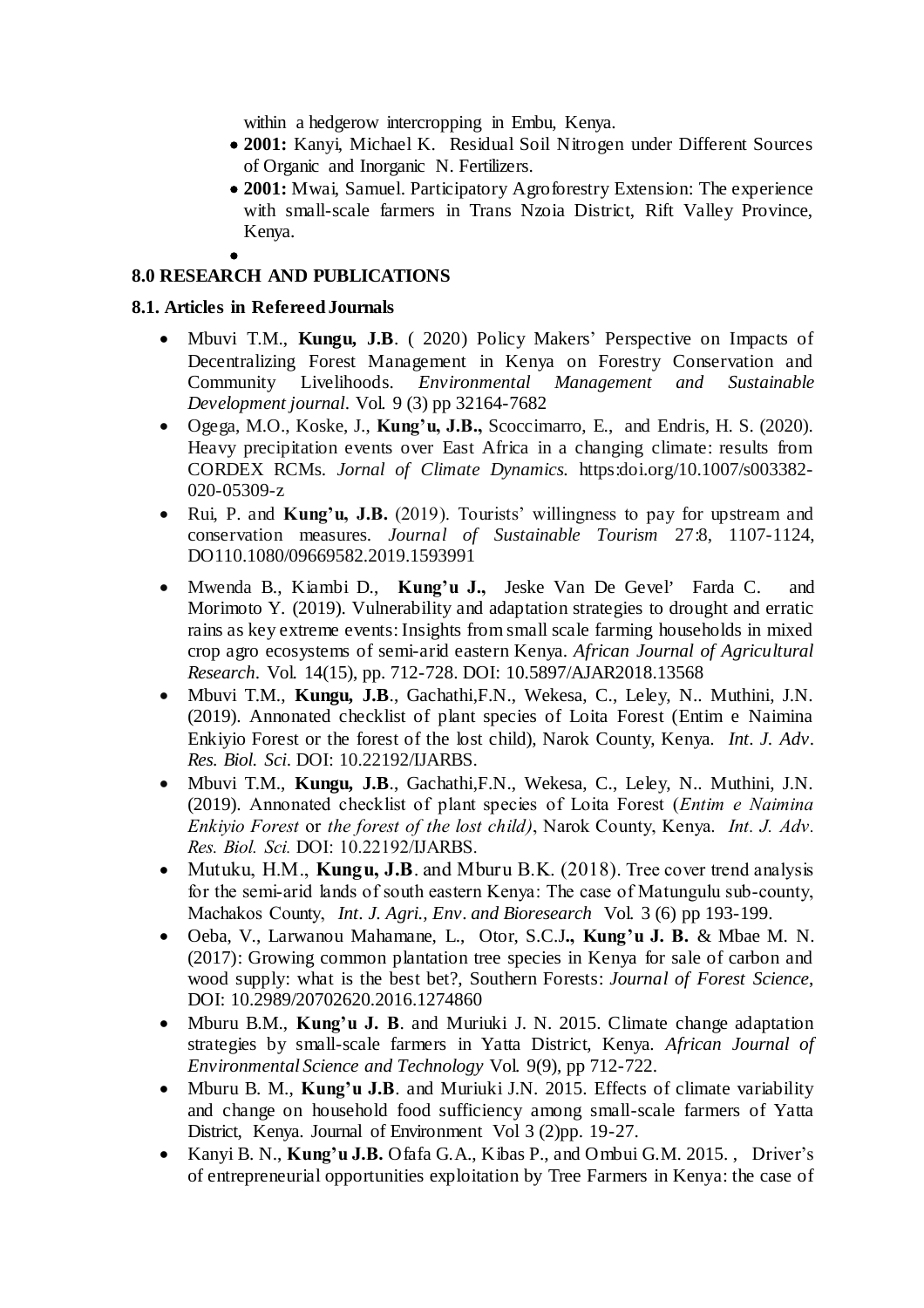Improved Eucalyptus Trees Growing in Lari District Academic Research Journal of Agricultural Science and Research. Vol. 3(9), pp. 272-280.

- Kanyi B. N., **Kung'u J.B.** Ofafa G.A., Kibas P. 2015. Entrepreneurial Personality Traits of Tree Farmers in Lari District Who Have Planted Improved Varieties of Eucalyptus Varieties. International Journal of Research in Business Studies and Management. Vol. 2 (5) pp. 34-41
- Okoti M, **J. Kung'u** and Obando J. 2014. Impact of Climate Variability on Pastoral Households and Adaptation Strategies in Garissa County, Northern Kenya. J Hum Ecol, 45(3): 243-249
- Monicah Mucheru-Muna, J.B.,Mugendi D., Pypers P., Mugwe J., **Kung'u J.B**., Vanlauwe B., and Merckx R. 2014. Enhancing maize productivity and profitability using organic inputs and mineral fertilizer in central Kenya small-holder farms. *Experimental Agriculture* . (2014). Vol.50 (2), pp.250-269.
- Kleinschroth F., Schoning C., **Kung'u J. B**., Kowarik I. and Cierjacks A. 2013. Regeneration of the East African timber tree Ocotea usambarensis in relation to historical logging. *Forest Ecology and Management* Vol. (291), pp 396-403..
- Oeba V.O, Otor S.C.J, Kung'u J.B and M.N. Muchiri 2012. Modelling determinants of tree planting and retention on farm for improvement of forest cover in central Kenya. *International Scholarly Research Network Journal DOI 10, 5402/2012/867249 pp*
- Mutegi E.D, **Kung'u J.B**., Mucheru-Muna, Mugendi D.N. 2012. Consequences of organic-mineral N soil fertility. *Journal of Soil Science and Environmental Management* Vol. 1(1), pp. 9 – 14.
- Mutegi E.D., **Kung'u J.B.**, Mucheru-Muna, Pieter P and Mugendi D.N. 2012. Complementary effects of organic and mineral fertilizers on maize production in the smallholder farms of Meru South District, Kenya. *Agricultural Sciences* Vol 3 (2), pp 221-229.
- Githiomi J.K., **Kung'u J.B.** and Mugendi D.N. 2012. Analysis of woodfuel supply and demand balance in Kiambu, Thika and Maragwa districts in central Kenya. *Journal of Horticulture and Forestry* Vol. 4(6), pp. 103-110.
- Githiomi J.K., Mugendi D. N. and **Kung'u J. B**. 2012. Analysis of household energy sources and woodfuel utilization technologies in Kiambu, Thika and Maragwa districts of Central Kenya. *Journal of Horticulture and Forestry* Vol. 4(2), pp. 43-48
- Githiomi J. K.1\*, Mugendi D. N.2 and **Kung'u J.** B. 2012. Household tree planting and its related constraints in meeting woodfuel production in Kiambu, Thika and Maragwa Districts of Central Kenya. *Journal of Horticulture and Forestry* Vol. 4(7), pp. 120-125.
- K.E. Giller, P. Tittonell, M.C. Rufino, M.T. van Wijk, S. Zingore, P. Mapfumo, S. Aldjei-Nsiah, M. Herrero, R. Chikowo, M. Corbeels, E.C. Rowe, F. Baijukya, A. Mwijage, J. Smith, E. Yeboah, W.J. van Burg, O.M. Sanogo, M. Misiko, N. de Ridder, S. Karanja, C. Kaizz**i, J. Kung'u**, M. Mwale, D. Nwaga, C. Pacini, B. Vanlauwe . 2011. Communicating complexity: Integrated assessment of trade-offs concerning soil fertility management within African farming systems to support innovation and development. *Agricultural Systems.* 104 (2011) 191-203
- Muthamia J.M.,Mugendi D.N., **Kungu J.B.** and Vanlauwe B. 2011. Between and within-farm variability in soil fertility management and status in the central highlands of Kenya. *Journal of Agricultural Science and Technology*. A 1. pp.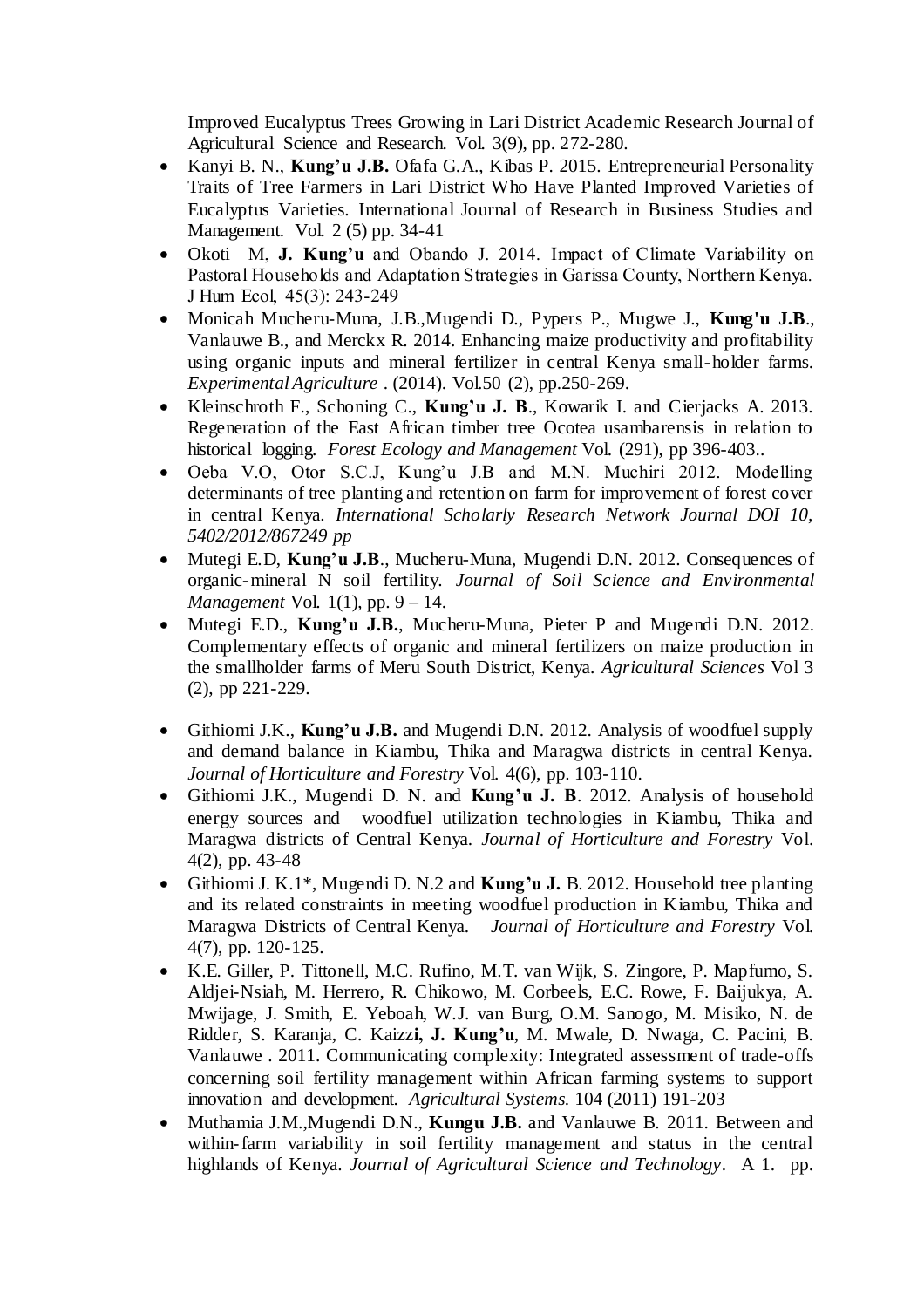270-284.

- Mucheru-Muna MW, Pypers P, Mugendi D, **Kung'u J**, Mugwe J, Merckx R and Vanlauwe B. **2010.** A staggered maize-legume intercrop arrangement robustly increases crop yields and economic returns in the highlands of central Kenya. *Field Crops Research* 115: 132-139
- Nganga, S. K**., Kungu, J**., Ridder, N. and Herrero,M. 2010. Profit efficiency among Kenyan smallholders milk producers: A case study of Meru-South district,Kenya. *African Journal of Agricultural Research* Vol. 5(4), pp. 332-337
- Mugwe J, Mucheru-Muna MW, Mugendi DN, **Kung'u J**, Bationo A, Mairura F. 2009. Adoption potential of selected organic resources for improving soil fertility in the central highlands of Kenya. *Agroforestry Systems* DOI 10.1007/s10457-009- 9217-y
- Mugwe J., Mugendi D., **Kung'u J.,** Mucheru-Muna M. **(2009**). Maize yields response to application of organic and inorganic inputs under on-station and onfarm experiments in central Kenya. *Expl Agric* 45: pp. 47-59.
- **Kung'u J.B.,** Wangombe E., Otor C.J. **(2008**). Community participation in dry land forest conservation: the case of Nuu and Iveti hills in Kenya. *African Journal of Environmental Studies and Development* Vol. 1.(12), pp. 87-91
- **Kung'u J.B.,** Rodel D.L., Dela-Cruz L.U., Dela-Cruz R. E., Husain T**. 2008**. Effect of arbuscular mycorrhiza (VAM) fungi inoculation on coppicing ability and drought resistance of Senna spectabilis. *Pak, J. Bot*., 40(5): 2217-2224.
- **Kung'u, J.B**, Kihara J., D.N., Jaenicke H. **(2008).** Effect of small-scale farmers' tree nursery growing medium on agroforestry tree seedlings' quality in Mt.Kenya region. *Scientific Research and Essay* Vol.3 (8), pp. 359-364.
- Mugendi D., Mucheru-Muna M., Mugwe J., **Kung'u J.** Bationo A. **(2008).** Best Bet soil fertility technologies for improved food production in the central highlands of Kenya. *African Journal of Environmental Studies and Development* Vol. 1.(12), pp. 8-15.
- Mucheru M.M, Mugendi D., Mugwe J. **Kung'u J. (2008)**. Maize yields and mineral-N movement as affected by organic and inorganic inputs in a humic nitisols in Meru South district, Kenya. *African Journal of Environmental Studies and Development* Vol. 1.(12), pp. 99-107.
- Mutegi J., Mugendi D.N., Verchot, L. and **Kung'u J.B. (2008).** Combining napier grass with leguminous shrubs in contour hedgerows controls soil erosion without competing with crops. *Agroforestry Systems* DOI 10.1007/s10457-008-9152-3.
- Mucheru-Muna M., Mugendi D.N., **Kung'u J.B,** Mugwe J. and Bationo A.. **(2007)** Effects of organic and mineral fertilizer inputs on maize yield and soil chemical properties in maize cropping system in Meru South District, Kenya. *Agroforestry Systems 69: 189-197.*
- J.Mugwe, D. Mugendi, M. Mucheru and **J.Kung'u. (2005)**. Use of legumes, tithonia and manure to increase crop production under on-farm conditions in the central highlands of Kenya. *African crop science l 7: 65-69*
- Kimetu J.M., Mugendi D.N., Palm C.A., Mutuo P., Gachengo N., Bationo A, Nandwa S., and **Kung'u J.B., (2004):** Nitrogen fertilizer equivalencies of organics of differing quality and optimum combination with inorganic source in Central Kenya*. Journal of Nutrient Cycling in Agroecosystems* 68: 127-2004.
- D.N. Mugendi, M. Kanyi**, J.B. Kung'u,** W. Wamicha and J.N. Mugwe **(2004)** The role of agroforestry trees in intercepting leached nitrogen in the agricultural systems of the Central Highlands of Kenya. *East African Agricultureal and*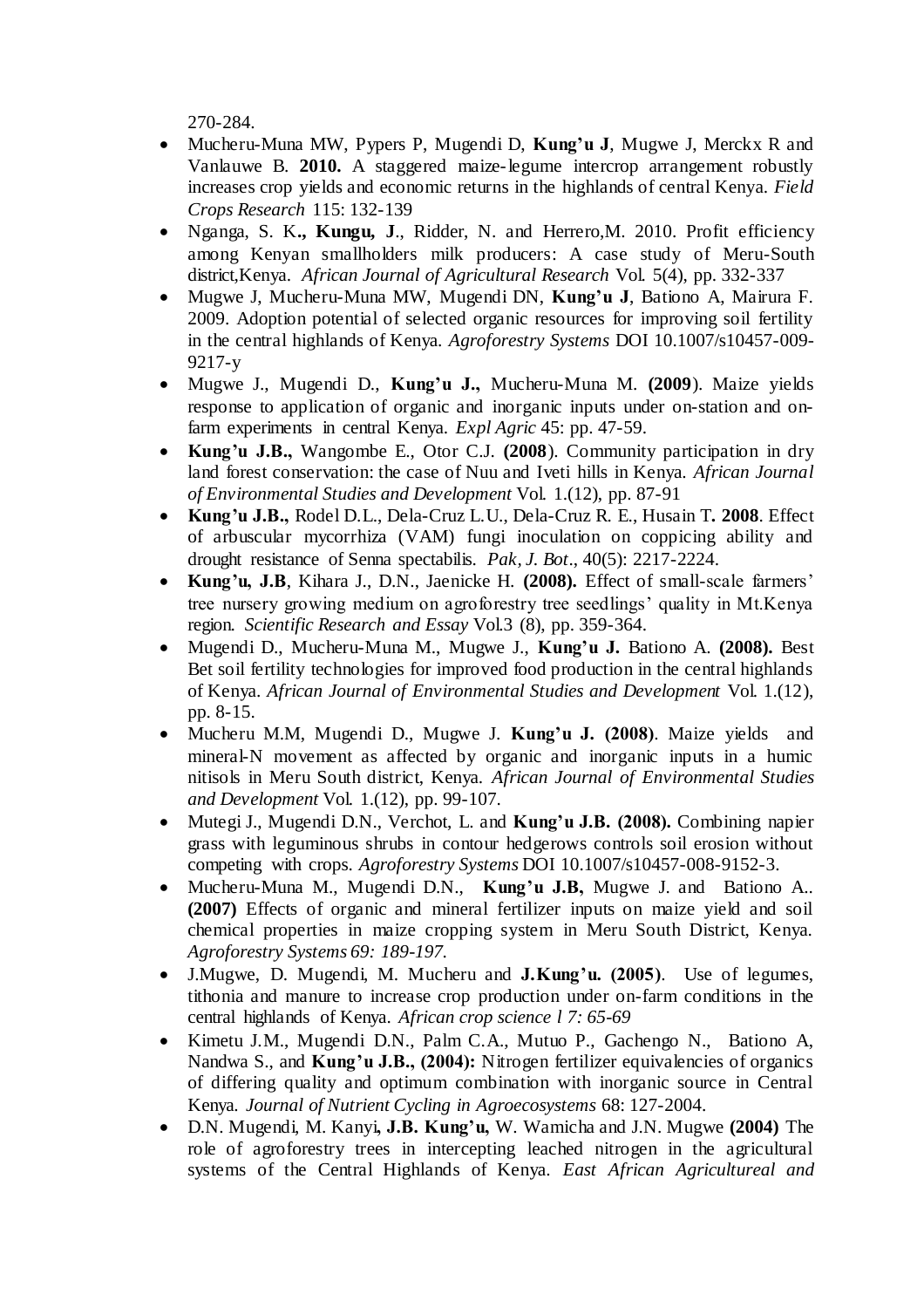*Forestry journal* Vol. 69: 69-79.

 D. Mugendi, M. Mucheru, **J. Kung'u,** S. Otor, A. Micheni and J. Mugwe**. (2003)**. Soil fertility improvement strategies for increased food production in the central highlands of Kenya. African crop science 5: 897-904

### **8.2 Book Chapters in Books with ISBN Numbers**

- Kung'u J.B. 2011. The role of forest resources in the strategies of rural communities coping with the HIV/AIDS epidemic in Sub-Sahara Africa. In Andre Bationo, Boaz Waswa, Jeremiah M. Okeyo, Fredah Maina and Job Kihara (Eds*): Innovations as Key to the green revolution in Africa pg 1303-1310.* Springer Dordrecht Heidelberg London New York.
- Mutegi J.K., Mugendi D.N., Verchot L.V. and **Kung'u J.B**. 2011. The role of Biological Technologies in land quality management: Drivers for farmer's adoption in the central highlands of Kenya. In Andre Bationo, Boaz Waswa, Jeremiah M. Okeyo, Fredah Maina and Job Kihara (Eds*): Innovations as Key to the green revolution in Africa pg 501-512.* Springer Dordrecht Heidelberg London New York.
- Mucheru-Muna, M., Mugendi D.N., Pypers P., Mugwe J. Vanlauwe B., Merckx and **Kung'u J.B**. 2011. Effect of Organic Inputs and mineral fertilizer on maize yield in a ferralsol and nitisol in central Kenya. In Andre Bationo, Boaz Waswa, Jeremiah M. Okeyo, Fredah Maina and Job Kihara (Eds*): Innovations as Key to the green revolution in Africa pg 191-203.* Springer Dordrecht Heidelberg London New York.
- Mugwe J., Mugendi D.N. Mucheru-Muna M., and **Kung'u J.B**. 2011. Soil Inorganic N and N uptake by maize following application of legume biomass, Tithonia, Manure and Mineral Fertilizer in Central Kenya. In Andre Bationo, Boaz Waswa, Jeremiah M. Okeyo, Fredah Maina and Job Kihara (Eds*): Innovations as Key to the green revolution in Africa pg 605-616.* Springer Dordrecht Heidelberg London New York.
- Muthamia J.M., Mugendi D.N, and **Kung'u J.B**. 2011. Within-Farm Variability in Soil Fertility Management in Smallholder Farms of Kirege Location, Central Highlands of Kenya. In Andre Bationo, Boaz Waswa, Jeremiah M. Okeyo, Fredah Maina and Job Kihara (Eds*): Innovations as Key to the green revolution in Africa pg 707-716.* Springer Dordrecht Heidelberg London New York.
- Mucheru-Muna M., Mugendi D.N., Pypers P., Mugwe J., Vanlauwe B., Merckx, and **Kung'u J.B.** 2011. Increasing Productivity Through Maize-Legume Intercropping in Central Kenya. In Andre Bationo, Boaz Waswa, Jeremiah M. Okeyo, Fredah Maina and Job Kihara (Eds*): Innovations as Key to the green revolution in Africa pg 843-858.* Springer Dordrecht Heidelberg London New York.
- **Kung'u,J.B.,** Gichu, A. and Mugendi D. **2011.** Potential of Smallholder Tree Farmers in Africa's Arid and Semi Arid Lands (ASALS) Participating in Carbon Trade. In Towards Implementation of payment for Environmental Services (PES), pg.313-320, ASARECA, Entebe, Uganda .
- **Kung'u J.**, Gichu A. and Mugendi D. (**2010**). Helping Small Scale Tree Farmers in Africa Participate in *Carbon Trade. In Africa and the Carbon Cycle Proceedings of the Open Science Conference on "Africa and Carbon Cycle: the CarboAfrica project*" pg 177-183. Food and Agriculture Organization, World Soil Resources Reports 104, Rome, Italy.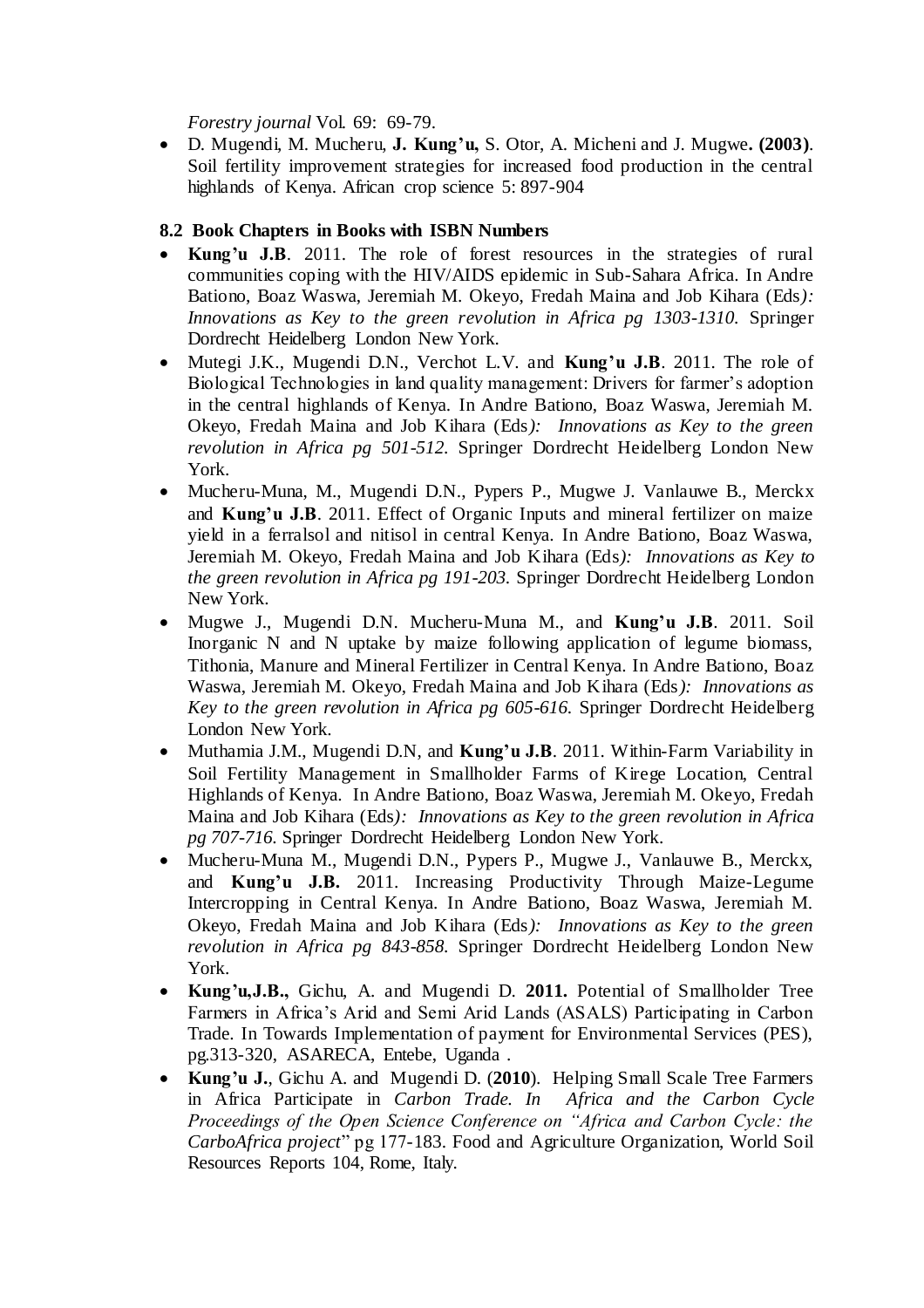- **Kung'u J.B**. and S. Otor. **(2008).** The Role of Forestry Education in Rural Strategies to Cope With HIV/AIDS in SSA in Temu AB, Chamshama SAO, Kung'u J, Kaboggoza J, Chikamai B and Kiwa A (eds): New Perspectives in Forestry Education. World Agroforestry Centre.
- **Kung'u J.B. (2007)**. Food security in Africa: The challenges of researchers in the  $21<sup>st</sup>$  century. In Andre Bationo, Boaz Waswa, Job Kihara and Joseph Kimetu (Eds). *Advances in Intergrated Soil Fertility Management in sub-Sahara Africa: challenges and Opportunities pg105 113.Springer, Dordrecht, The Netherlands.*
- Mugendi D., Mucheru-Muna M., Mugwe J., **Kung'u J.** and A. Bationo **. 2007.**  Improving food production using "best bet" soil fertility technologies in the Central highlands of Kenya. In Andre Bationo, Boaz Waswa, Job Kihara and Josep h Kimetu (Eds). *Advances in Intergrated Soil Fertility Management in sub-Sahara Africa: challenges and Opportunities pg345-351.Springer, Dordrecht, The Netherlands.*
- Monicah Mucheru-Muna, Mugendi D., Mugwe J. and **J. Kung'u. 2007**. Economic evaluation of local inputs in Meru South district, Kenya. . In Andre Bationo, Boaz Waswa, Job Kihara and Joseph Kimetu (Eds). *Advances in Intergrated Soil Fertility Management in sub-Sahara Africa: challenges and Opportunities pg443- 448.Springer, Dordrecht, The Netherlands.*
- Karunditu M.W., Mugendi D.N., **Kung'u J.** and B. Vanalauwe **(2007)**. Fertilizer nitrogen recovery as affected by soil organic matter status in two sites in Kenya. In Andre Bationo, Boaz Waswa, Job Kihara and Joseph Kimetu (Eds). *Advances in Intergrated Soil Fertility Management in sub-Sahara Africa: challenges and Opportunities pg537-545.Springer, Dordrecht, The Netherlands.*
- Mutegi J., Mugendi D., Verchot L., and **Kung'u J. (2007)**. Soil Erosion and Soil Inorganic-N Depletion as Influenced by Live hedges in Arable Steep-lands of the Central Highlands of Kenya. In Andre Bationo, Boaz Waswa, Job Kihara and Joseph Kimetu (Eds). *Advances in Intergrated Soil Fertility Management in sub-Sahara Africa: challenges and Opportunities pg679-689.Springer, Dordrecht, The Netherlands.*
- Mutegi J.K., Mugendi D.N., **Kung'u J**. and Mugwe J. **(2005).** Effects of biological techniques in soil conservation and subsoil inorganic-N accumulation in the central highlands of Kenya. In: D.N. Mugendi, G. Kironchi, P.T.Gicheru, C.K. Gachene, P.N. Macharia, M.Mburu, J.G. Mureithi and F. Maina (Eds). Capacity building for land resource management to meet the challenges of food security in Africa: Proceedings of the 21st SSSEA Conference, 1st-5<sup>th</sup> December 2003, Eldoret, Kenya. pp 157-167.
- Waswa B.N, Mugendi D., Vanlauwe B, Nandwa S and **Kung'u J. (2005).** Organic residues effects on soil physical and chemical properties in Kenya. In: D.N. Mugendi, G. Kironchi, P.T.Gicheru, C.K. Gachene, P.N. Macharia, M.Mburu, J.G. Mureithi and F. Maina (Eds). Capacity building for land resource management to meet the challenges of food security in Africa: Proceedings of the 21st SSSEA Conference, 1st-5<sup>th</sup> December 2003, Eldoret, Kenya pp 179-189.
- Karunditu M.W., Mugendi D.N., **Kung'u J.B.** and Vanlauwe B**. (2005)**. Aerobic mineralization and recovery of nitrogen as affected by soil organic matter status in three sites in Kenya. In: D.N. Mugendi, G. Kironchi, P.T.Gicheru, C.K. Gachene, P.N. Macharia, M.Mburu, J.G. Mureithi and F. Maina (Eds). Capacity building for land resource management to meet the challenges of food security in Africa: Proceedings of the 21st SSSEA Conference, 1st-5<sup>th</sup> December 2003, Eldoret, Kenya pp 239-249.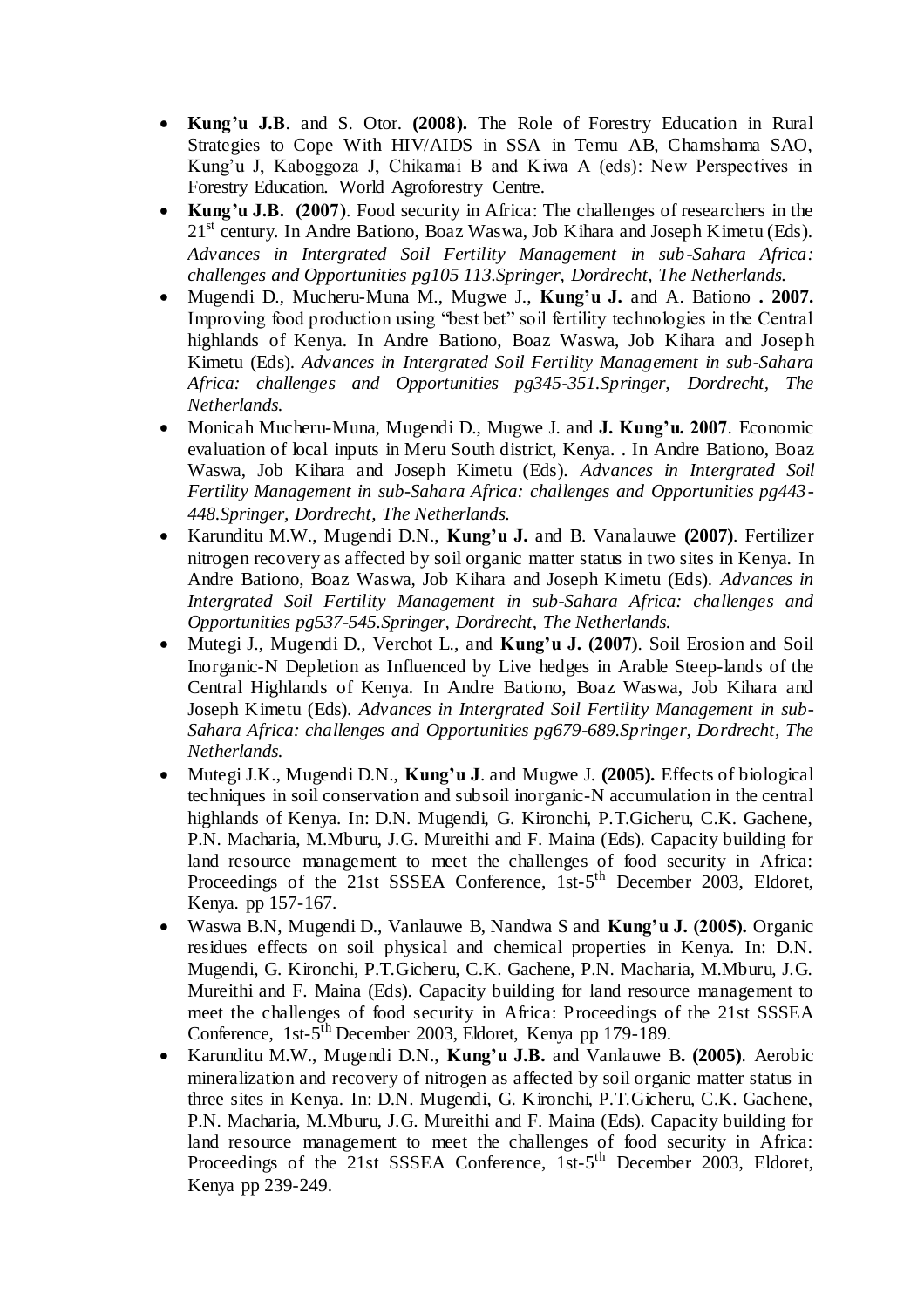- Kihara J., Jaenicke H., **Kung'u J.B.,** and Mugendi D.N. (**2005)**. Nursery media effects on Tamarinduus indica seedlings establishment. In: D.N. Mugendi, G. Kironchi, P.T.Gicheru, C.K. Gachene, P.N. Macharia, M.Mburu, J.G. Mureithi and F. Maina (Eds). Capacity building for land resource management to meet the challenges of food security in Africa: Proceedings of the 21st SSSEA Conference, 1st-5 th December 2003, Eldoret, Kenya pp 251-261.
- Gitari J.N., Mugendi D.N., Mureithi J., **Kung'u J.** and Gachene C.K.K. **(2005).**  The role of plant residues in soil productivity: Farmers' knowledge and practices in Embu district, Kenya. In: D.N. Mugendi, G. Kironchi, P.T.Gicheru, C.K. Gachene, P.N. Macharia, M.Mburu, J.G. Mureithi and F. Maina (Eds). Capacity building for land resource management to meet the challenges of food security in Africa: Proceedings of the 21st SSSEA Conference, 1st-5<sup>th</sup> December 2003, Eldoret, Kenya pp 479-490.
- Kangai R.A., Mugendi D.N., Mucheru M.W., Otor S.C.J., Waswa B.S., **Kung'u J.**  and Mugwe J. **(2005).** Cost-benefit analysis of farmer-tested soil fertility replenishment technologies in Kirege location, Chuka division, Eastern Kenya. In: D.N. Mugendi, G. Kironchi, P.T.Gicheru, C.K. Gachene, P.N. Macharia, M.Mburu, J.G. Mureithi and F. Maina (Eds). Capacity building for land resource management to meet the challenges of food security in Africa: Proceedings of the 21st SSSEA Conference, 1st-5<sup>th</sup> December 2003, Eldoret, Kenya pp 511-521.
- **Kung'u J.B.** and Temu A.B. **(2004).** Role of agroforestry education in sustaining society and environment. In: A. Temu, S. Chakeredza, K. Mogotsi, D. Munthali and R. Mulinge (Eds) *Rebuilding Africa's capacity for agricultural development: the role of tertiary education.* ICRAF, Nairobi Kenya.pp.278-284.
- **Kung'u J.B. (2004).** The potential of medicinal plants in Africa: the current challenges for environmental health. In: M.N. Keraka, D.N. Akunga, D.M. Moindi, C. A. Ochieng and E.O. Nyandwaro (Eds) *Status of environmental health education in the Eastern Africa region: opportunities, challenges and the way forward.*  Department of Environmental health, Kenyatta University. pp. 60-62.
- Mucheru-Muna M., Mugendi D.N., Kangai R., **Kung'u J.,** Mugwe J. and Otor S. **(2004)**. Farmer participation in enhancing food productivity through agroforestry in the central highlands of Kenya. In Temu AB, Chakeredza S, Mogotsi K, Muthali D and Mulinge R (eds.). Rebuilding Africa's capacity for agricultural development: the role of tertiary education. Reviewed papers presented at ANAFE Symposium on Tertiary Agricultural Education, April 2003. ICRAF, Nairobi, Kenya.
- Mwangi M., Mugendi D.N., **Kung'u J.B.,** Swift M.J., and Albrecht A. **(2004)**. Soil Invertebrate macrofauna composition within agroforestry and forested ecosystems and their role in litter decomposition in Embu, Kenya. In: Bationo A (Ed*.) Managing Nutrient Cycles to Sustain Soil Fertility in Sub-Saharan Africa*. Pp. 448- 465. Academy Science Publishers, Nairobi, Kenya.
- Mucheru M., Mugendi D.N., Micheni A., Mugwe J., **Kung'u J.,** Otor S and Gitari J**. (2004).** Improved food production by use of soil fertility amendment strategies in the Central Highlands of Kenya. In Bationo A (ed.) *Managing Nutrient Cycles to Sustain Soil Fertility in Sub-Saharan Africa*. Pp 585-594. Academy Science Publishers, Nairobi, Kenya.
- Kimetu J., Mugendi D.N., Palm C.A., Mutuo P.K., Gachengo C.N., Nandwa S. and **Kung'u J. B. (2004)**. Nitrogen fertilizer equivalency values for different organic materials based on maize performance at Kabete Kenya: In: Bationo A (ed.) *Managing Nutrient Cycles to Sustain Soil Fertility in Sub-Saharan Africa*. Pp 207- 223 Academy Science Publishers, Nairobi, Kenya.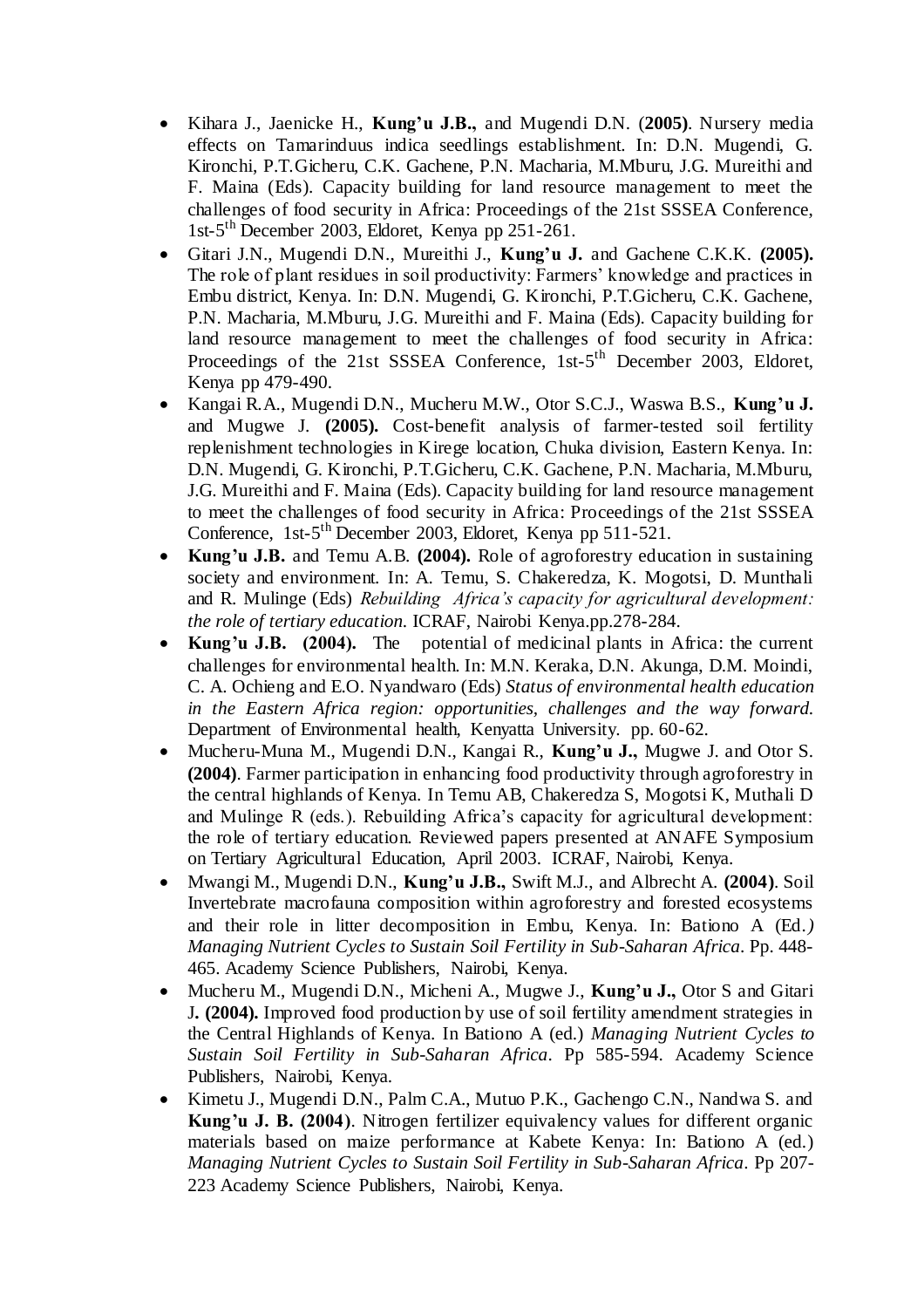- **Kung'u, J. B. 2004**. Effect of vesicular-arbuscular mycorrhiza (vam) inoculation on growth performance of Senna spectabilis. In: Bationo A (Ed.) *Managing Nutrient Cycles to Sustain Soil Fertility in Sub-Saharan Africa.* Pp.433-446. Academy Science Publishers, Nairobi, Kenya.
- Mucheru M.W., Mugendi D.N., Mugwe J., Kangai A., **Kung'u J.,** and Micheni A**. (2003)**. Organic Resources in Soil Fertility Management in Eastern Kenya. In: Savala CEN, Omare MN and Woomer PL (ed.) Organic Resource Management in Kenya: Perspectives and Guidelines. pp 26-33, Forum for Organic Resource Management and Agricultural Resource Management (FORMAT).
- **Kung'u J.B.,** and Aronya F. **(1999)**. Use of indigenous knowledge and practices in conservation of forest: a Case of Tiriki people in Western Kenya. Land care and community stewardship in Eastern Africa page 62- 69. Eastern Africa Environmental Network, Nairobi Kenya.
- **Kung'u, J.B. (1997)**. Biomass Production and Some Soil Properties Under *a Leucaena leucocephala* Fallow System in Cebu, Philippines. Development in Agroforestry Research (page 247-261) Cabangbang F.V; Baradas F.C and Cabrera A.Z (ed) Los Banõs, Laguna Philippines.
- **Kungu, J.B.,** Sang F.K., and Koech E. **(1996)**. Agroforestry Education in Kenya with reference to Moi University. People and Institution Participation in Agroforestry for Sustainable Development (page 710-714) Mugah J.O. (Ed), Nairobi Kenya.

### **8.3. Books with ISBN Numbers**

- Temu A.B., Chamshama S.A.O**., Kung'u J.,** Kaboggoza J., Chikamai B. and Kiwa A. (eds**) (2008).** New Perspectives in Forestry Education. World Agroforestry Centre. ISBN: 978-92-9059-221-1
- Owuor B.O., Kamoga D., **Kung'u J.,** and Njoroge G.N**.(2006).** Some Medicinal Treees and Shrubs of Eastern Africa for Sustainable Utilisation and Commercialisation. World Agroforestry Centre, Nairobi. ISBN 9966-923-52-7
- Rudebjer P.G., Temu A.B., **Kung'u J. (2005**): Developing agroforestry curricula. A practical guide for academic institutions in Africa and Asia. Bogor: World Agroforestry Centre. ISBN: 979-3198-26-5

**8.4 Technical Publications with No ISBN Numbers**

- **Kung'u J.B (Editor) 2001.** Training Curriculum for National Agriculture and Livestock Extension Programme ,Ministry of Agriculture and Rural Development (MoARD), Nairobi, Kenya.
- **Kung'u J.**B. (Editor) 2001. Training Manual on Gender and Natural Resource Management and legal rights issues of communities on natural resource management (Resource Project) unpublished.
- **Mucheru MW, Mugendi DN, Micheni A, Mugwe JN, Kung'u JB, and Gitari JN 2001.** Improved food production using herbaceous legumes in the central highlands of Kenya. *Legume Research Network Project Newsletter* 5:15-17.
- **Kung'u J.B , Temu A. B. and Kebadire Mogotsi ( 2001).** Recommended Contents of an Agroforestry Programme ICRAF, Nairobi (Unpublished)
- **Kung'u J.B and A.B. Temu 2001**. Agroforestry Currricula in African Universities and Colleges. ICRAF Nairobi (Unpublished).
- **Kung'u, J.B. 1995**. Effect of VA-Mycorrhiza Inoculation on growth performance, coppicing ability and drought resistance of two Agroforestry tree species. Ph.D dissertation, University of the Philippines los Baños.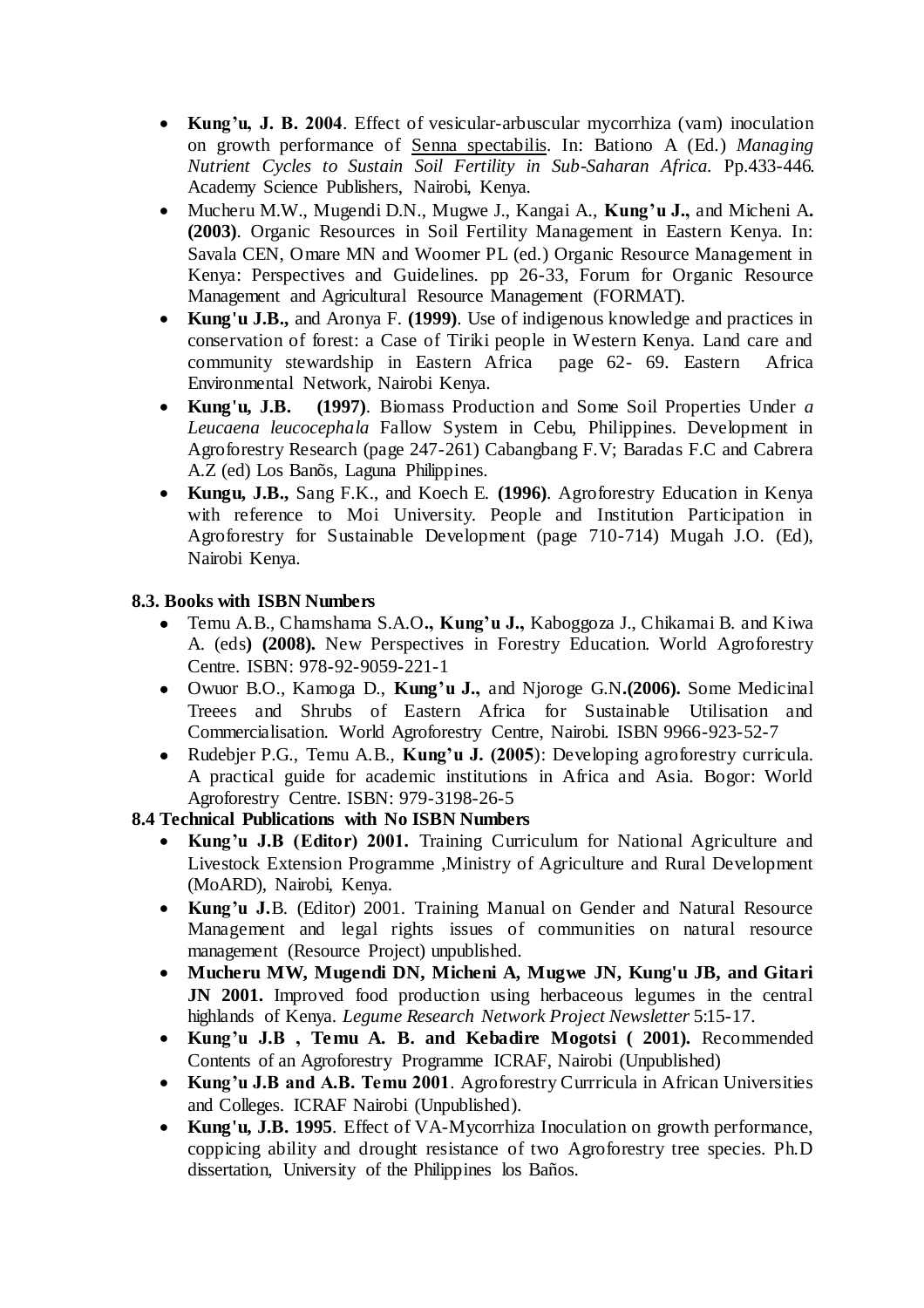**Kung'u, J.B. 1993**. Biomass production and some soil properties under a Leucaena leucocephala fallow system in Cebu, Philippines. Msc. Thesis, University of the Philippines los Banos.

### **9.0 Networking and Collaboration with External Organizations**

- 2015: Initiated a collaboration between Kenyatta University and the Centre for Natural Resources and Development CNRD, Technical University of Science and Technology (TH Koln). Many projects have been implemented by the two universities.
- 2011: Initiated a collaboration with K.U.Leuven, Faculty of Bioscience Engineering and Department of Earth and Environmental Sciences, Leuven, Belgium. MOU signed in March 2012. Have developed a joint funded proposal.
- 2011. Initiated a collaboration with EHESS, Paris, France. Organized a joint workshop in 2011 and had a chance to Paris in December 2011.
- 2010. Initiated collaboration with Technical University of Berlin. MOU being developed.
- 2009. Involved in the collaboration with University of California Berkeley. Summer program being organized every year.

### **10.0 Membership to Professional Bodies**

- Member of the UK Research and Innovation (UKRI) International Development Peer Review College
- Member, Africa Forest Forum
- Member, Forest Society of Kenya
- Member, Association of East Africa Environmental Impact Assessment
- Member, African Network of Tropical Soil Biology and Fertility

### **REFEREES**

Prof. John Okumu Department of Physics, Kenyatta University P.O. Box 43844 , 00100 NAIROBI E-mail: [okumu.john@ku.ac.ke](mailto:okumu.john@ku.ac.ke) or [okumujohn33@yahoo.com](mailto:okumujohn33@yahoo.com) or [dcv-acad@ku.ac.ke](mailto:dcv-acad@ku.ac.ke)

Prof. Daniel Mugendi Njiru Vice Chancellor, Embu University P.O. Box 6 - 60100, Embu, Kenya Tel: +254 733 601635 Email: dmugendi@yahoo.com, danielmnjiru@gmail.com

Prof. Margaret J. Muthwii Vice Chancellor, Pan Africa Christian University, P.O. Box 3770-00100